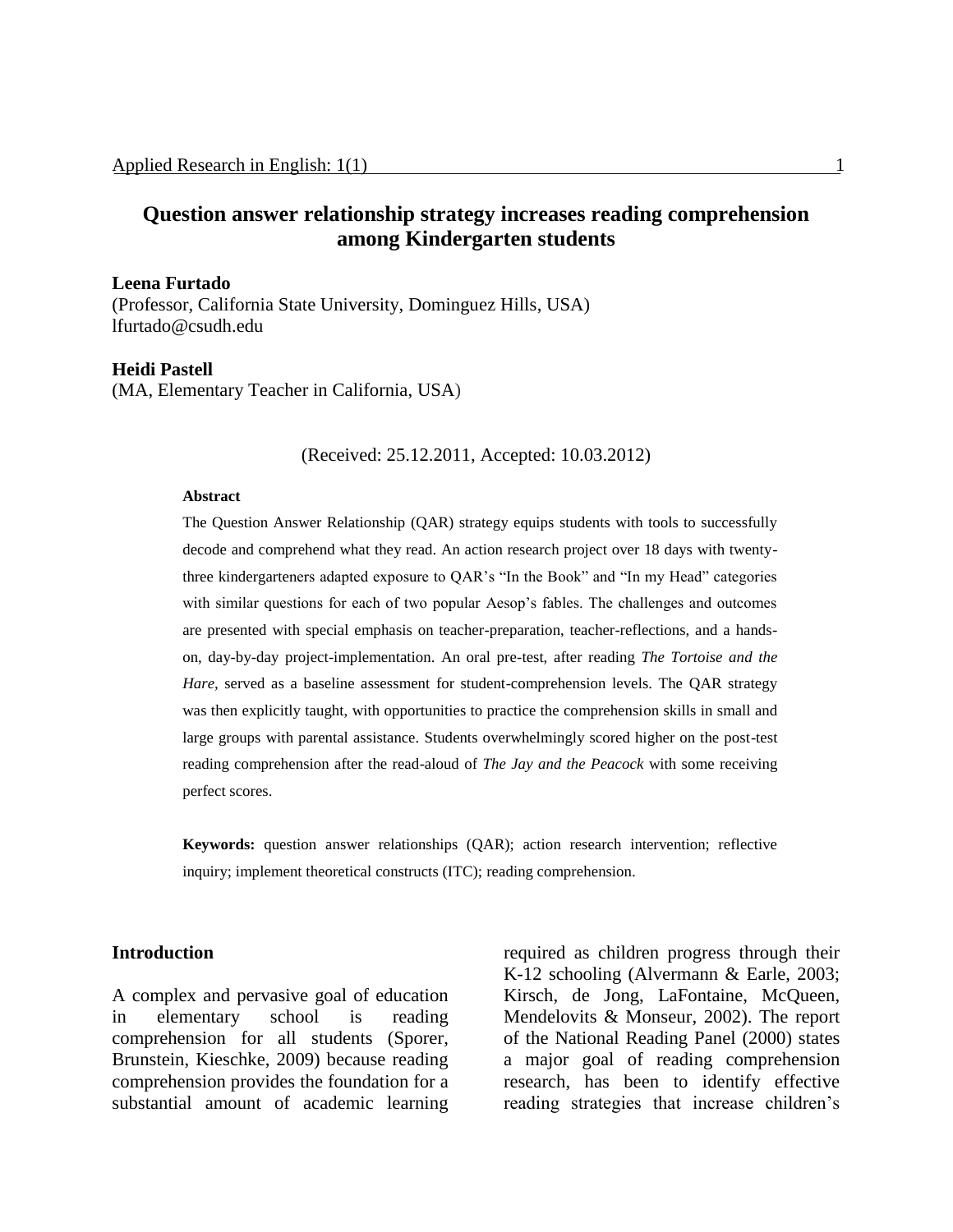comprehension (National Institute of Child Health and Human Development, 2000).

Guthrie, Wigfield, Barbosa, Perencevich, Taboada, Davis, Scafiddi & Tonks (2004<sup>1</sup>) posit reading comprehension to be a complex process resting primarily on instructional research which includes explicit cognitive strategy instruction. Strategies such as using schema, making connections, visualizing, inferring with text, and the question answer relationships (QAR) strategy are often associated with the instruction of older children (Stahl, 2004); however, it is important to note that these are all very relevant strategies for younger (even Kindergarten) students too (Gregory & Cahill, 2010). This study reports an action project intervention of an adapted exposure of QAR comprehension skills development among Kindergarten students.

### **Review of Literature**

### *Comprehension Learning Through the Use of Explicit Strategy*

Raphael, Highfield & Au's (2006) research notes that students lack the fundamental skill to apply the sources for finding information to answers in school settings, "*despite the fact that students ask and answer questions from a very young age*" (Raphael, et al., 2006, p. 13). The scholars designed QAR as a method for a deliberate and a common way of thinking and talking about effective sources of information when answering questions. QAR strategy incorporates Anderson & Pearson's (1984) schema

 $\overline{a}$ 

2 Question answer relationship strategy theory, Brown, Campione & Day's (1981) metacognition, and Schank & Abelson's (1977) script theory. The QAR language conveys the idea that answers can be found in text sources or in our background knowledge and experiences ("In the Book" and "In My Head") (Raphael, et al., 2006). Research shows how important it is for students to understand the distinction between these two primary sources of information to improve reading comprehension (Taylor, 2008).

> QAR draws from the advocacy of Vygotsky's (1986) psycho-social interactions where children gain incremental cognitive and holistic development through cooperative learning, small-group centers, and social activities with the "*more capable other*<sup>2</sup><sup>2</sup> (Raphael, et al., 2006, p. 37) as opposed to competitive, large-group, teacher-dominated learning. These forms of social learning are of great importance to the child, both socially and academically. Joining *thinking* and *doing* as two seamlessly congruent halves of the learning process is at the core of allowing students to actively participate in the learning process, and strengthen their knowledge base by tapping into prior knowledge and effectively implementing scaffolding strategies (Taylor, Pearson, Peterson & Rodriguez, 2005). If teachers are going to be successful instructors of comprehension, they must be involved in reading with an awareness of how the strategies are successfully used in actual reading (Dobler, 2009).

<sup>&</sup>lt;sup>1</sup> See also Guthrie, J.T., Wigfield, A. & Perencevich, K.C. (Eds) (2004). *Motivating Reading Comprehension: Concept-oriented reading instruction*. Mahwah, NJ: Erlbaum.

<sup>2</sup> The illustration refers to how a parent (the *more capable other*) helps a child transition from "juh" to "juice" with further scaffolding from the adult.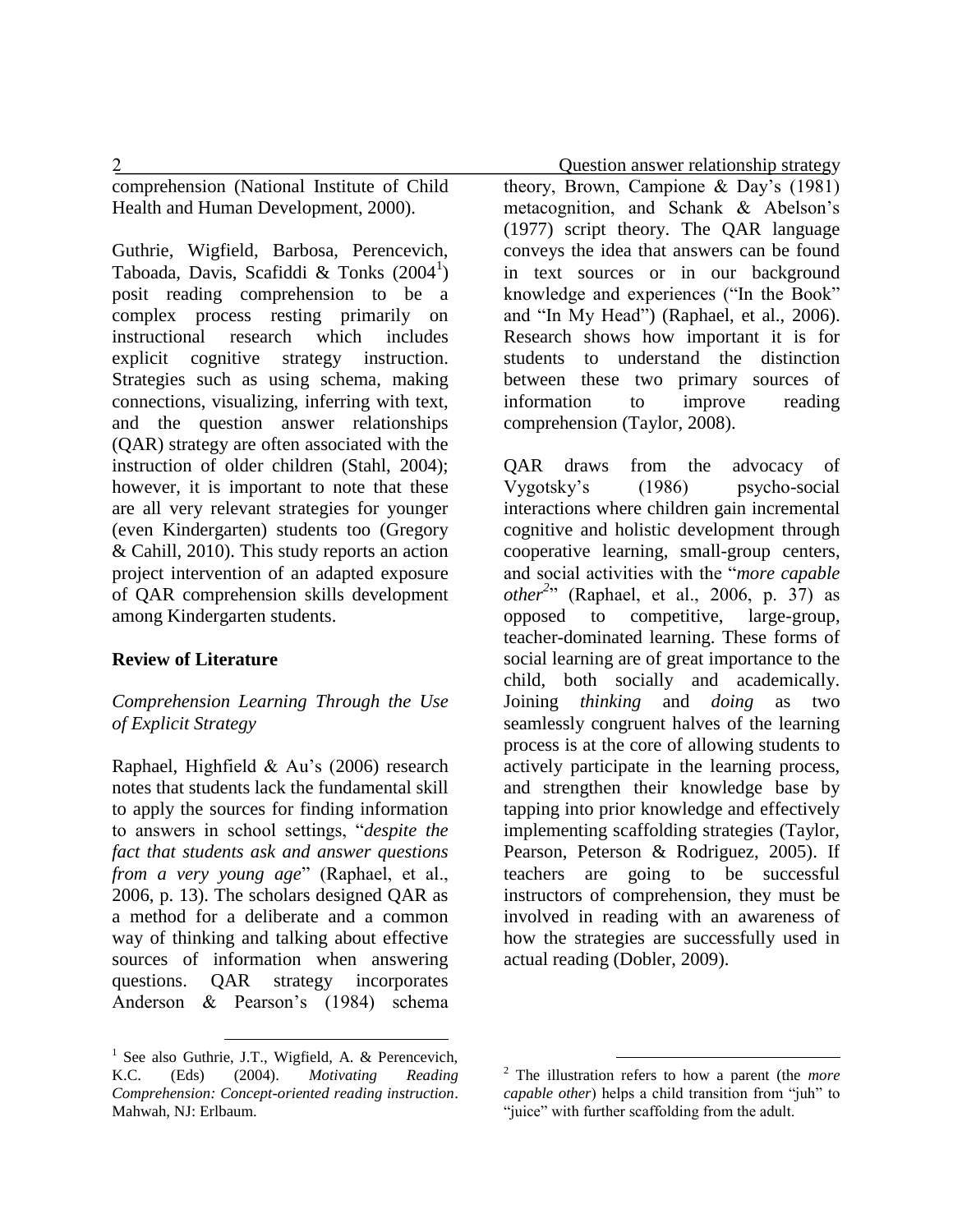One successful strategy used in actual reading is the *"read-aloud*" approach, especially useful for beginning learners with rudimentary reading skills. Trelease (2006) recommends reading to young children for the very same reasons we talk to young children. He says

> "*we read to young children …….to reassure, to entertain, to bond; to inform or explain, to arouse curiosity, and to inspire. But in reading aloud, you also condition the child's brain to associate reading with pleasure; create background knowledge; build vocabulary; and provide a reading model*" (Chapter 1).

Reading to a child may be deemed an easy task, but it can become a powerful, yet subtle, learning tool when placed within a structured setting (Beck & McKeown, 2001), where comprehension skills are honed in by providing children the opportunities to preview a text, to generate words, and organize thoughts to make oral responses before, during and after reading of a text (Yopp & Yopp, 2004). Dickinson and Tabors (2001) suggest that teachers and parents should involve children in both immediate and non-immediate talk. Immediate talk concentrates on answering factual details and labeling pictures. Nonimmediate talk extends beyond the text. It includes word meanings, making predictions and inferences, and relating the text to personal experiences. It is important that<br>individual children have numerous individual children have numerous opportunities to engage in non-immediate talk before and during read-aloud. A cross-

age read-aloud program of high-school student volunteers reading to pre-K children showed tangible and noteworthy gains for<br>the afore-mentioned advocacies<sup>3</sup> in the afore-mentioned in promoting textual comprehension and critical thinking among both student-readers and their pre-K learners (Furtado, 2010).

## *Leadership and Action Research Intervention*

In schools, effective teacher intervention … *"has become a defining characteristic of recent efforts to professionalize teaching and reform school*" (Smylie, 1996, p. 3). Teacher leadership is often embedded in the research-based instructional improvement efforts undertaken by teachers to enhance student learning (York-Barr & Duke, 2004). It is true that teachers are extremely busy and are constantly faced with "doing more with less". Danielson (2006) delineates teacher dispositions and required models for leadership in the profession where teachers just don't do things differently but do them *better* (italics, authors) as a professional exploration of practice. While, Fullan (1994) advocates that teacher leaders should develop and exhibit: 1) knowledge of teaching and learning pedagogy; 2) collegiality; 3) engagement in life-long learning and growth; 4) awareness of change processes within the educational context and the larger community; and, 5) a moral perspective towards the profession.

Deciding to do more; and, making a difference are personal endeavors a teacher

<sup>&</sup>lt;sup>3</sup> Factual details, labeling pictures, word meanings, making predictions and inferences, and relating the text to personal experiences, especially in multicultural and diverse settings.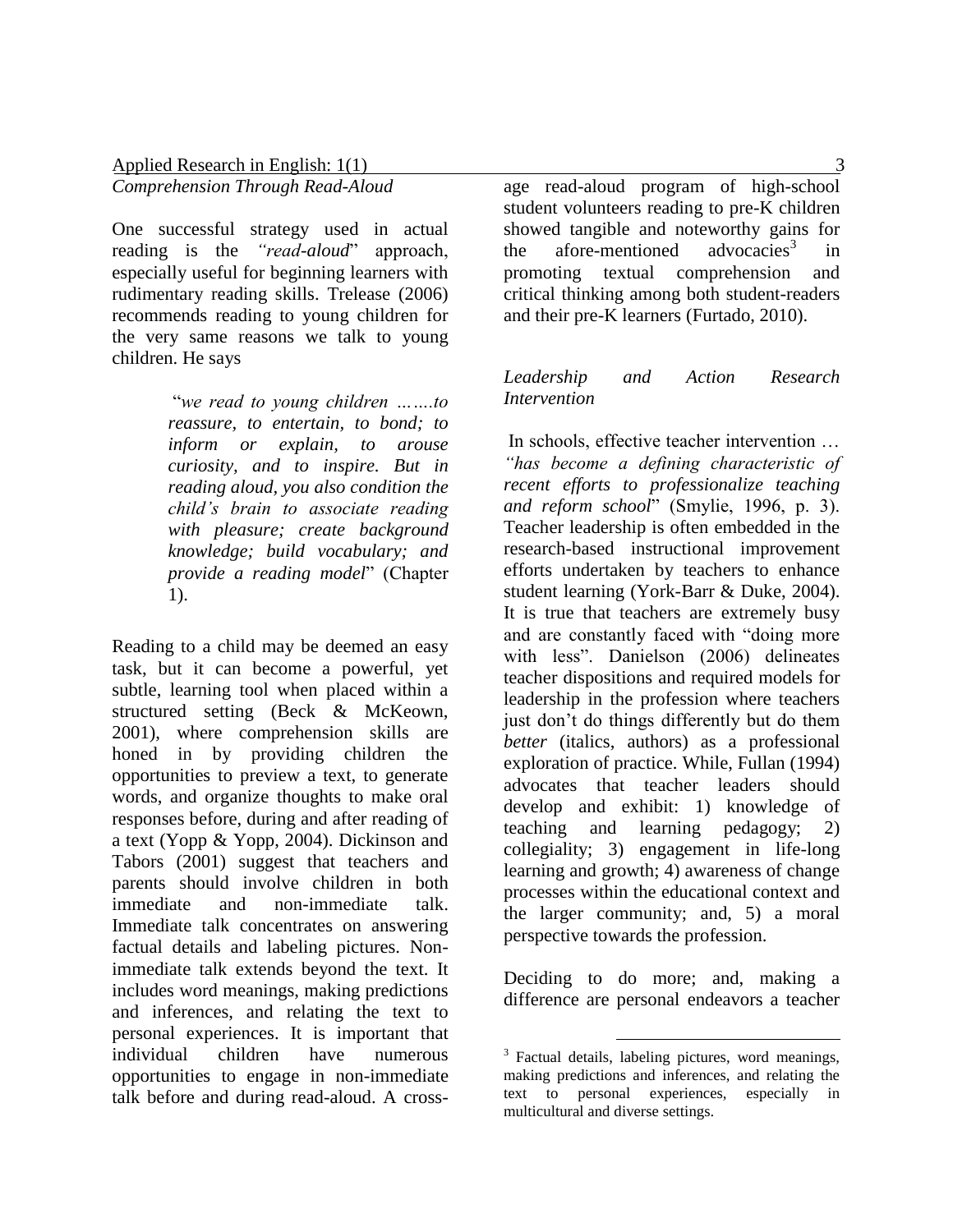can or may strive towards. Recently, an elementary public school in southern California adopted the "The Leader in Me" program, by highlighting the seven qualities of highly effective people (Covey, 2004) to be addressed and adopted by the teachers of the leadership committee for this new program 4 .

#### *Reflective Inquiry for the Action Research Intervention*

Reflection or inquiry is especially of great importance for a teacher-leader and its origin can be traced back to Dewey's (1993) philosophy of progressive education. He viewed inquiry as a process of pragmatic problem-solving and the nurturing of reflective skills as an essential ingredient to improve the practice of teaching (Emerling, 2010). For the teacher, reflection strengthens instructional pedagogy, ensures that methodology is grounded in empirical research and personal teaching philosophies, promotes creativity, builds schemata for future lessons, and supports academic, social, and emotional desired student outcomes (Henderson, 2009). Schon (1987) recommends teachers to reflect and think spontaneously during classroom interactions and also engage in recall and reflection on one's actions and thoughts after an instructional process by self or with peers to reveal the wisdom embedded in the experience.

 $\overline{a}$ 

 4 Question answer relationship strategy Reflective inquiry and its importance in an action research intervention are explicitly considered, and especially well highlighted by the following researchers:

- Wellington (1991) states, "*reflection practice calls for personal and professional transformation intended to raise consciousness, to challenge complacency, and to engender a higher order of professional practice*" (p. 5).
- Canning (1991) states, that reflection can lead the teacher to explore alternatives that eventually lead to "Aha!" (p. 20) moments associated with participating in systematic reflection and action research.
- Schon (1987) describes two types of reflections to help develop a reflective thought process. They are: "Reflection-*in*-Action", leading to one's spontaneous ways of thinking and acting in the midst of the action and "Reflection-*on*-Action," to reflect after the process is completed.
- Killion & Todnem (1991) beckon teachers as professionals to treat reflection as "*a gift we give ourselves, not passive thought……. but an effort we approach with rigor, some purpose… and in a formal way…to reveal the wisdom embedded in our experience*" (p. 14).

The teacher's initial reflection "*My initial reaction was to think back to my years in the BTSA<sup>5</sup> program and recall the vast amount* 

<sup>&</sup>lt;sup>4</sup> The program focuses on a teacher's self-mastery skills by teachers being more proactive, to prioritize, to begin with the end in mind, develop interdependence by creating success for the school, understand initiative, first understand needs, be synergized to change, and become a life-long learner.

<sup>5</sup> "Beginning Teacher Support and Assessment"(BTSA), is a state-funded induction program, co-sponsored by the California Department of Education (CDE) and the Commission on Teacher Credentialing (CCTC) designed to support the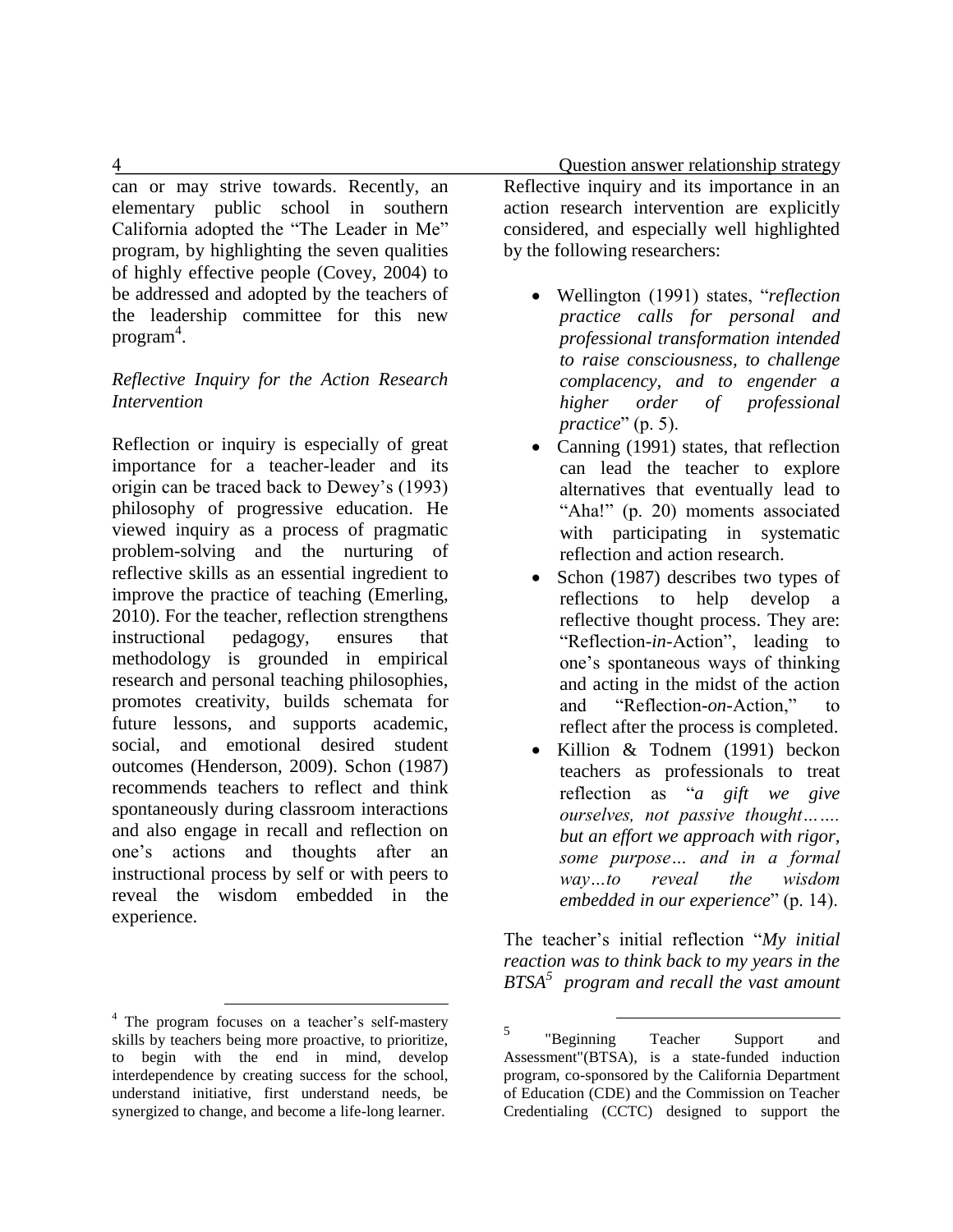*of reflection that was required*" is further expanded in her own words.

#### *Teacher's Initial Thoughts*

Back then, amongst all the stress and chaos of becoming a new teacher, reflection seemed to be "one more thing to do." … As years go by …; I find myself reflecting more frequently than before.

As a fellow colleague pointed out this evening in class: "*In the beginning, you are just taking materials and strategies that you can get and trying them out to see what works*".

Likewise, reflection for the student makes learning more meaningful, connects to strengths and needs, helps develop selfefficacy and esteem, solidifies content, and allows for students to find their academic niche. Time should be allotted to allow students to really think about their work, effort, achievements, and needs. Even at a young age such as Kindergarten, students are capable and excited to review special pieces of work and verbally describe how they created it, and why they chose a particular method to accomplish a task (Gregory & Cahill, 2010).

#### **The Study**

 $\overline{a}$ 

This predicative study explicates instruction of the QAR strategy over a four week (18 day intervention) period to enhance comprehension skills among Kindergarten students. The research also presents simultaneous teacher reflections that underscore the critical challenges to implement theoretical constructs (ITC) and the spontaneous adjustments required during intervention to maximize student learning.

#### *Preparing for a QAR Intervention*

Empirical studies call for a more formal preparation and support of teacher leaders to collaborate, create community, foster ownership, empower self and others, and most importantly, learn to lead by researching and improving one's instructional expertise in the classroom (Fullan, 1994; Lieberman & Miller, 2005). Dick (2007) describes action research to be an extension of a natural approach to problem-solving entailing "*review plan*  $act \rightarrow review \rightarrow$  ...and so on" (p. 150). The iterative cycle of action and research leads teachers to fulfill the "*dual aims of action (or change) and research (or theory, or understanding)*" (Dick, 2007, p. 150) "*that incorporates questioning, assessing, investigating, collaborating, analyzing, and refining*" (Schoen, 2007, p. 211) the problem.

The teacher's personal philosophy and reflections exhibit an eagerness to experiment with an intervention project like QAR in the classroom. Several related steps were taken before the project began, and external activities continued during the project as well as after the project ended. These actions helped prepare a teacher's first attempt at a research-based intervention in the classroom; and contribute to the objective of enhancing reading comprehension with a QAR strategy. The explicit teacher preparatory attributes for the study are:

professional development of newly-credentialed, beginning teachers and fulfill the requirements for the California Clear Multiple and Single Subjects Credentials.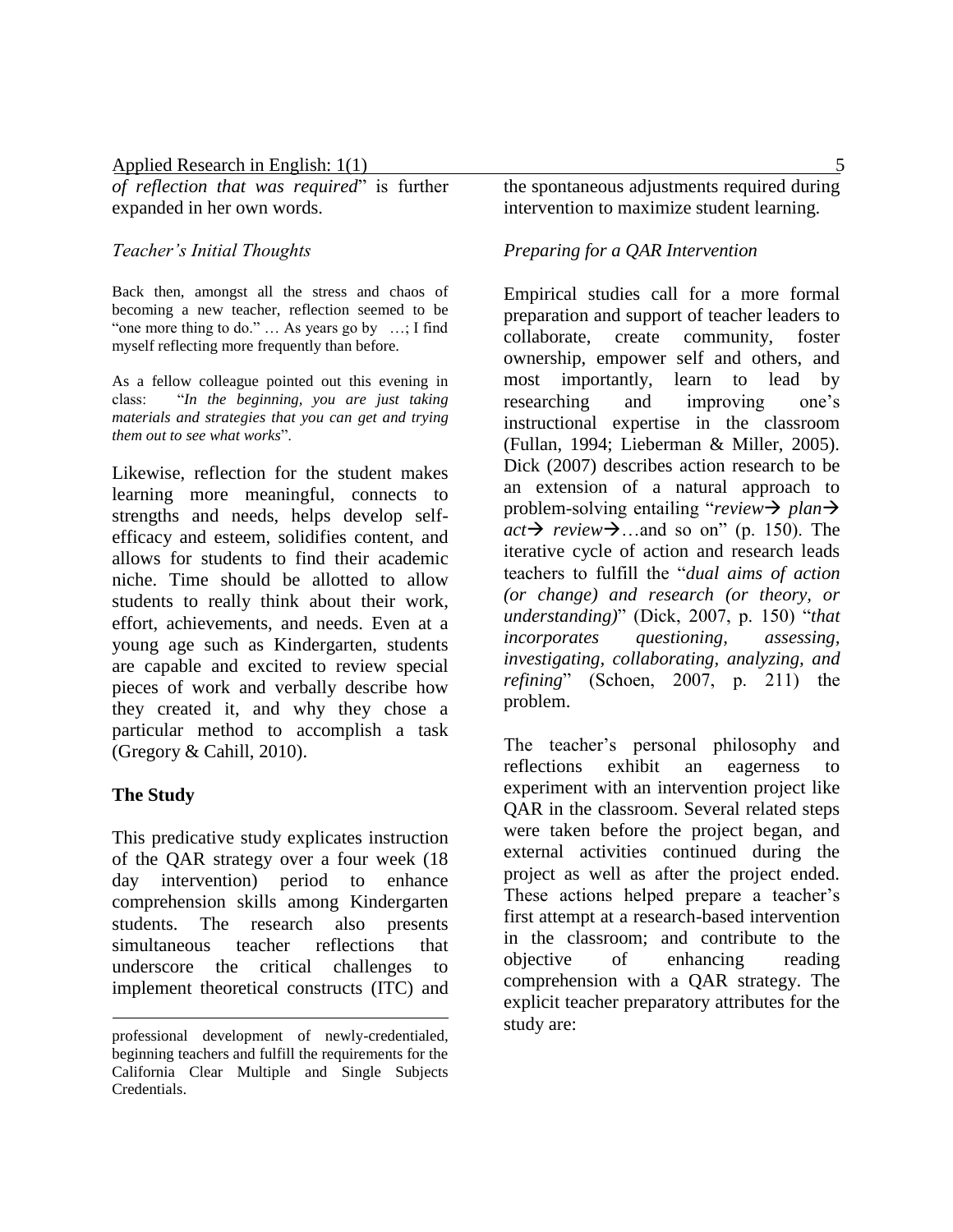- The teacher is a five-year veteran in elementary schools, and has two years in the current classroom.
- The teacher is enrolled in a MA in education capstone course that teaches and nurtures in-service teachers on classroom interventions over 13 weeks (Covey, 2004; York-Barr & Duke, 2004).
- The teacher attended instructional sessions for exposure to the various stages of research, data analysis and a review of Action Research Project modules completed by prior students in the program.
- In this setting, 5 peer teachers chose QAR<sup>6</sup> as their intervention project, and peer-collaboration was encouraged throughout 13 week semester (Henderson, 2009).
- Mentoring by a professional educator, peer-consultations, and weekly reflection journals are tools used to "*review* >  $plan \rightarrow$   $act \rightarrow$ *review* → ..." (Dick, 2007, p.150) QAR to specific classroom needs.

### *School Profile*

The elementary school in southern California has an Academic Performance Index (API) score of 965 (scores range from 200-1000) for 2009-10; has a split-day and a full-day Kindergarten; and, uses a Response to Intervention (RTI) program to target and

 $\overline{a}$ 

assist struggling readers. Twenty-three students, (twelve boys and eleven girls) ages five and six participated in the study. There are eighteen Caucasian, two Japanese, one Chinese, one Iranian, and one Korean student in the class. For most of the year, students focus on letter recognition, phonemic awareness, and decoding. Reading comprehension and text analysis are imbedded in the daily Language Arts instruction, with a focus on RTI small group instruction on comprehension skills. This helps prepare kindergarten readers for the transition to first grade. Through the use of small group instruction, targeted skills, and the Headsprout<sup>7</sup> computer program, students were exposed to a modified QAR intervention.

## *Adapting the Research for Kindergarteners*

The purpose of the study was to see how explicit instruction of the QAR strategy over a four week (18 day intervention) period can

 $\overline{a}$ 

7 See www.headsprout.com. Headsprout Early Reading is a research-based, online supplemental early reading program that teaches reading fundamentals. Headsprout provides instruction in Phonemic Awareness, Phonics, Fluency, Vocabulary, and Reading Comprehension, and teaches segmenting, blending, and decoding in context. Key Program Outcomes:

- Reading/decoding up to the mid-2nd-Grade level
- Fluent knowledge of over 90 phonetic elements and over 100 sight words
- Potential reading vocabulary of over 5,000 words
- Progression from single word comprehension to building meaning and inferential comprehension
- Mastery of the skills and strategies necessary to succeed on standardized tests

6 Question answer relationship strategy

<sup>6</sup> *Question answer relationships now*, written by the creators of QAR, extensively outlines the QAR strategy, provides a framework for organizing instruction, and offers many classroom examples across grade levels. The book contains lesson plans and activities that teachers can utilize when implementing the strategy. Raphael, T. Highfield, K., & Au, K. (2006). *Question answer relationships now*, New York, NY: Scholastic.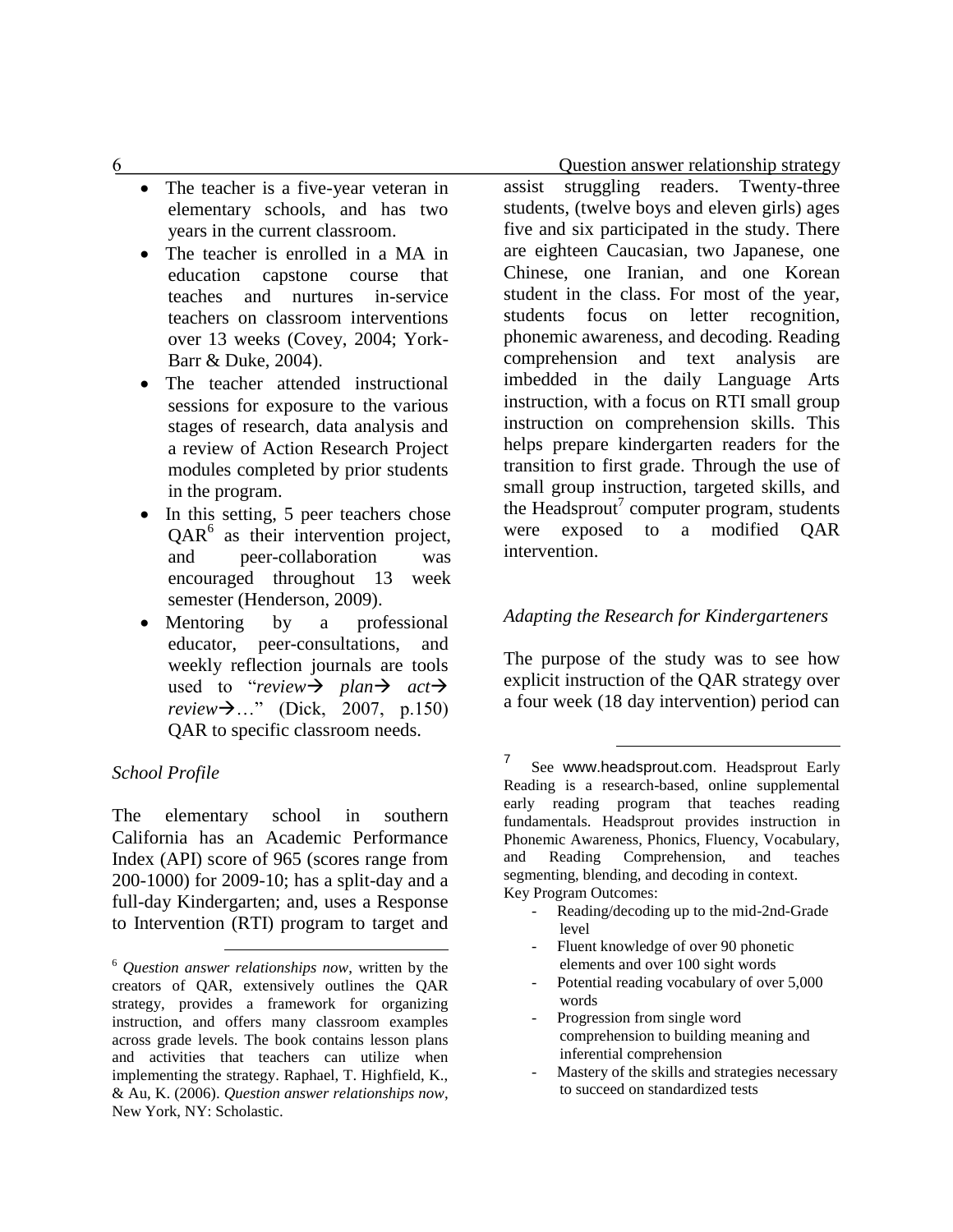enhance reading comprehension among Kindergarten students. It was crucial to adapt various QAR lessons, alter time periods, and modify specific strategies so that the content was both accessible and appropriate for young learners.

Because many students cannot read independently and write answers to questions, there are parent volunteers, who also help orally ask the questions. Students' exact answers are then recorded on their tests, and graded. Over fifty percent of students' parents volunteer on a weekly basis within the classroom. All students are proficient in the English language, and are able to communicate their thoughts and ideas very well.

The stories used for intervention are both Aesop's fables. The teacher selected *The Tortoise and the Hare* and *The Jay and the Peacock* from a reading list for kindergarten children to allow comprehension beyond the literal level with admirable animal characters that children of all backgrounds can relate to (O'Sullivan, 2004). The selected stories helped focus on student characteristics such as: perseverance; completion of a task, self-image and accept your true identity. A pre- and post-test consisted of the same thirteen questions. Six of the thirteen questions are "In the Book" questions, while the remaining seven are "In My Head" questions.

### **Kindergarteners Learn Reading Comprehension With a QAR Strategy of Six "In the Book" and Seven "In my Head" Questions**

| "In the Book" Questions                          | "In my Head" Questions                                                                                                                                  |
|--------------------------------------------------|---------------------------------------------------------------------------------------------------------------------------------------------------------|
| 1. Where does the story<br>take place?           | 7. How does the<br>story<br>end?                                                                                                                        |
| 2. Who<br>the<br>are<br>characters?              | 8. What kind of a story is<br>this? What is the moral or<br>lesson?                                                                                     |
| 3. Who is your favorite<br>character and why?    | 9. Is this story like your<br>own life? How?                                                                                                            |
| 4. Which character<br>do<br>you dislike and why? | 10. If you were<br>the<br>author, how would you<br>change the story?                                                                                    |
| 5. What is the problem of<br>the story?          | 11. Why do you think the<br>author used a tortoise<br>(jaybird) and a hare<br>(peacocks) for the main<br>characters?                                    |
| 6. How is the problem<br>solved?                 | 12. If you were the hare<br>(little jaybird), what<br>would you have done?<br>13. Did you like the<br>story? Why or why not?<br>What was the best part? |

Staying within the same genre for testing, and using the same questions allows for the results of the pre- and post-tests to reflect accuracy, consistency, and the ability to measure the effectiveness of the intervention.

**DAY 1:** *QAR- A New Adventure in Reading!!!*

Students were introduced to the QAR strategy through their core Language Arts

story of the week, Aesop's *The Tortoise and the Hare*. The lesson began with reading the fable aloud and asking comprehension questions along the way. These questions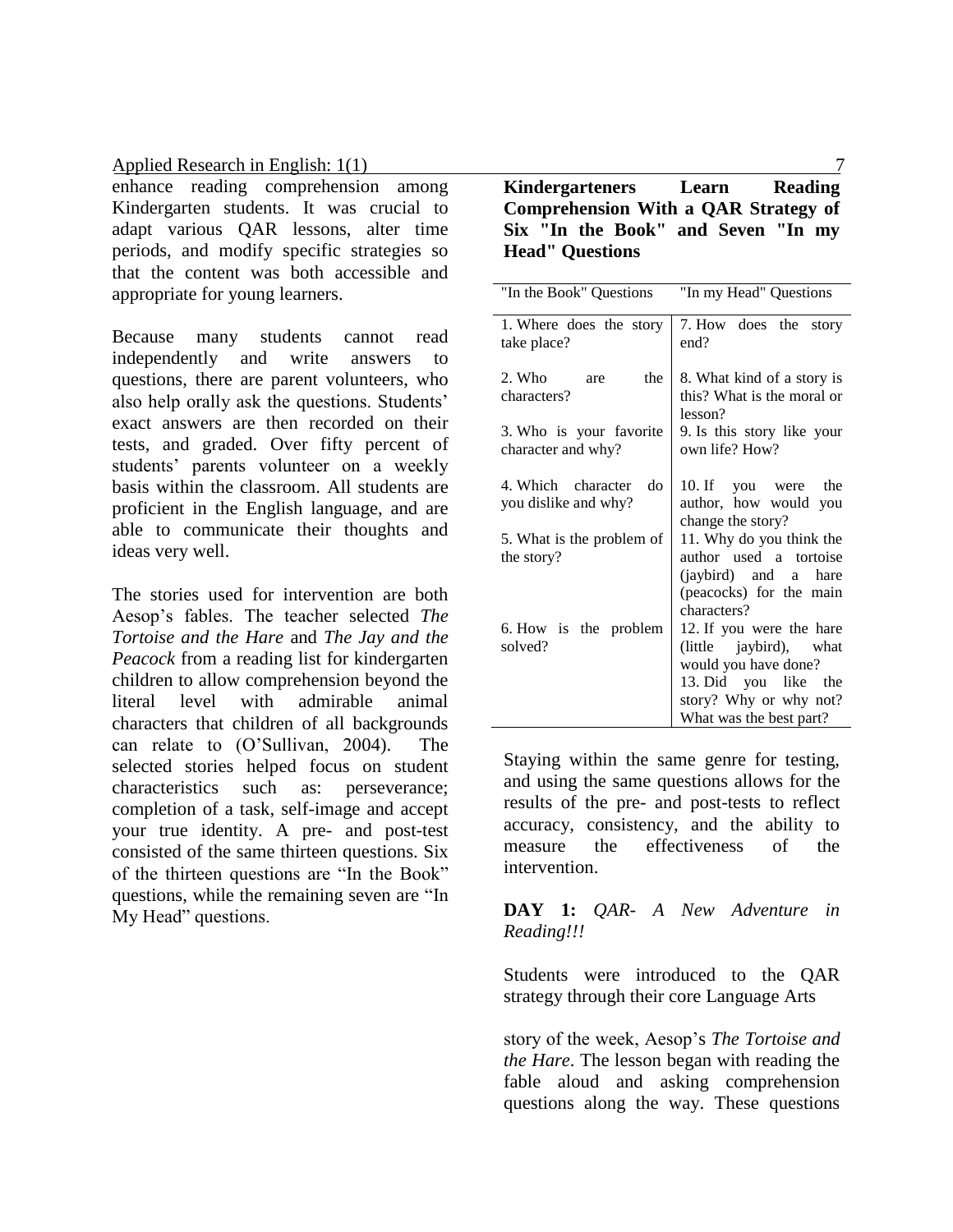lay the groundwork for a whole group discussion that explained how different types of questions can help to understand the text in various ways. Students engaged in a discussion which highlighted the difference between "In the Book" questions, and "In My Head" questions. The class also briefly discussed the story's elements (characters, setting, problem, solution, etc.). Students were told that they would be called over either by the teacher or a parent volunteer to answer a series of questions about the story.

### **End of DAY 1:** *Initial Assessment*

After the discussion, the look of confusion was evident on students' faces. There was an immediate need to delve deeper into the QAR strategy. The difference between "In the Book" and "In My Head" questions required descriptive examples of questions from the fable that was just read. As students thought about each question, they began to understand the difference between finding the answer in the story, and finding the answer in their heads. This took a long time and a plethora of examples, but slowly students began to grasp the main concept.

# **DAY 2:** *A 2nd Reading of The Tortoise and the Hare*

After day one's introduction of the QAR strategy, it became clear that explicit, stepby-step instruction and descriptions were necessary in order to maintain student focus, engagement, and excitement. Day 2 began by reviewing day 1's experiences. Students engaged in a whole group discussion on *The Tortoise and the Hare*, highlighting key elements of the story, and reviewing the comprehension questions that had been

 8 Question answer relationship strategy discussed on day 1. Students found it easy responding to "In the Book" questions such as: Who are the main characters? Where does the story take place? Why are the animals running in a race?

> However, when it came to "In My Head" types of questions, students struggled a bit. It is not surprising at all that students initially struggle with these types of questions, After all, implementation of QAR has just started, and developmentally speaking, students will need extra time to be exposed to the skill, as well as practice it.

### **Days 2 - 5:** *Realignment of QAR based on Initial Pre-Test Results*

Five students were given the first pre-test, while the rest of the class worked independently on a worksheet related to the fable. Upon initial review of the five pretests, it appeared that students continue to do very well with the "In the Book" questions, and remain slightly unclear or confused with the "In My Head" questions. Since gathering data and analyzing students' strengths and needs should guide instruction, the teacher used the rest of the week to highlight the "In My Head" questions. Students were given ample time to practice this skill, both in whole and small groups (ITC: Schon's (1987) classroom interactions implemented here).

Students began eagerly grasping their "new" way of looking at text. They began asking "When are we going to learn more QAR?" Slowly implementing the strategy was important so as to allow all students to progress equally without being overwhelmed by any "quick" learners.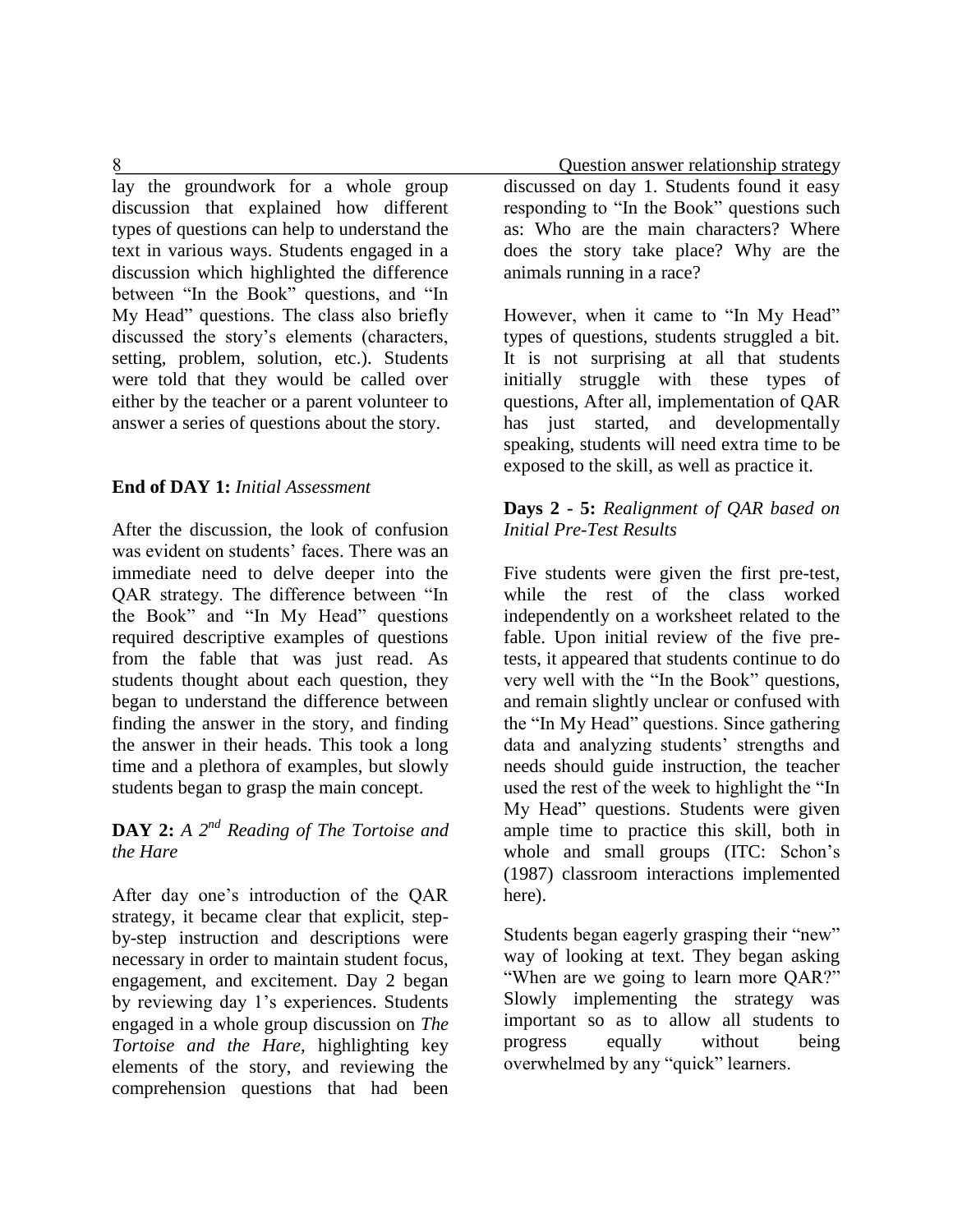*Teacher Thoughts<sup>8</sup>*

*The scope and sequence of activities and discussions related to QAR need to be monitored …. . Because I am witnessing looks of confusion when discussing the "In My Head" portion of the QAR strategy whole group, I decided … to supplement … with smaller group activities to focus on the confusing topics.*

### **Days 6 - 10:** *Understanding QAR and Working in Groups*

With the help of parent volunteers, three groups of six students each and one group of five students formed around the classroom. With the parent volunteers and the teacher acting as facilitators, both "In the Book" and "In My Head" questions were asked orally within each group. If students were unsuccessful answering their particular question, the discussion was opened up to the rest of the group, and students were able to support each other and contribute to the answer. Small group leaders emerged to assist those that might have difficulty (Here, the teacher is implementing social and peer interactions discussed in Beck & McKeown, 2001; Trelease, 2006; Vygotsky, 1986).

After the literature circles finished their discussions, all students returned to the common rug to share ideas and reflect on how QAR was working for them (student reflection is something this class does on a daily basis)<sup>9</sup>. It was reassuring to hear

students reflect on their literature circles and share ideas on what they think about their own learning.

## *Teacher Strategizes Her Priorities<sup>10</sup>*

*Throughout week two, it was my priority to explicitly explain the QAR strategy, model how it works every day, allow students to engage in guided practice after each mini-lesson, enable students to coach each other in small groups, independently apply the strategy to smaller passages read aloud, as well as self-assess their work and achievements at the end of each lesson through a meaningful class discussion.*

These group lessons were groundbreaking in the sense that students who previously struggled with the comprehension question (either both types, or just one), were beginning to understand the difference between the two types of questions, and slowly becoming more comfortable expressing their thoughts and opinions within their small group (Raphael, et al., 2006).

### *Teacher Diary<sup>11</sup>*

1

*Week two was devoted to teaching, developing, and building upon the QAR strategy …… Students worked in both large and small groups to practice answering the two types of questions, as well as deciphering which type of question was being asked …… This … thinking is quite abstract for many young learners, … we spent an extended period of time honing this skill.*

and give verbal rationale as to why they picked each piece.

 $\overline{a}$  ${}^{8}$ The teacher reflects on Schon's (1987) recommendation to reflect and think spontaneously during classroom interactions. The teacher is fully implementing Dick's (2007) iterative cycle with her "*review*  $\rightarrow$  plan  $\rightarrow$  act  $\rightarrow$  *review*  $\rightarrow$  ...." actions to supplement her initial intervention-plans.

<sup>&</sup>lt;sup>9</sup> These students possess two different sets of portfolios for their work. One set is for the parents to take home and admire their important work. The other set stays in the classroom for students to add to,

<sup>&</sup>lt;sup>10</sup> ITC: Here the teacher is implementing Yopp  $\&$ Yopp (2004) where comprehension skills are honed in by providing children the opportunities to preview a text, to generate words, and organize thoughts to make oral responses before, during and after reading of a text.

 $11$  Beck & McKeown's (2001) placement of reading within a structured tool is what the teacher notes here.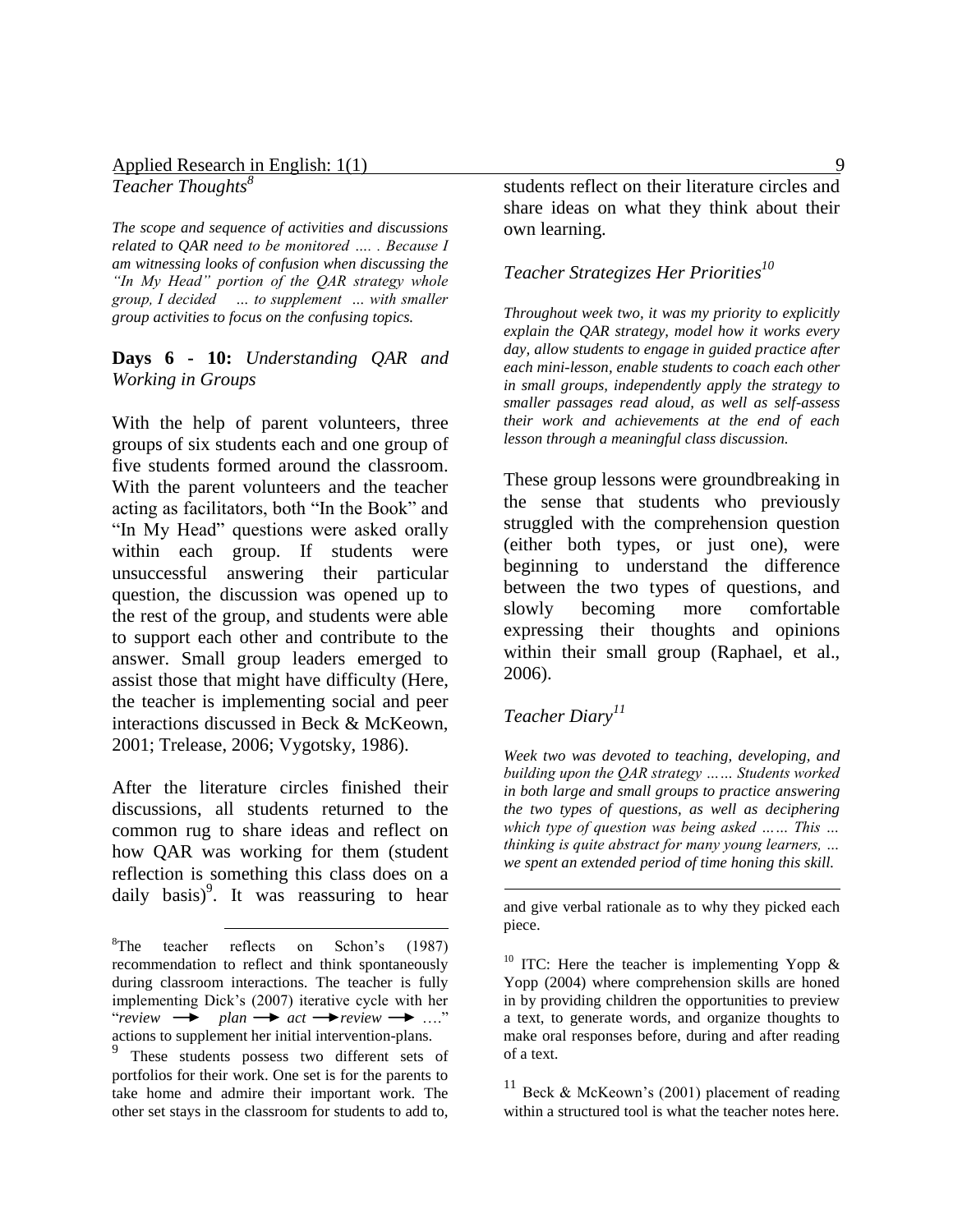**Days 11 – 15:** *Students Read New Stories Selected by Their Own Leaders*

These five days had students take the knowledge that they gained in their small literature circles during days 6 – 10, and apply it to different stories. Students were again placed in groups of five or six, and a group leader was chosen. The leader then had the opportunity to go to the classroom library and choose one story that he or she believed the group would enjoy (Raphael, et al., 2006). Each group chose a different story to focus on and such stories included: *Biscuit, Danny and the Dinosaur, The Giving Tree*, and *Dogzilla!*

The teacher chose the group leaders ahead of time, based on the better performers in the pre-test, as well as students who demonstrated an understanding of the two types of QAR questions (using ideas generated in Covey, 2004; Emerling, 2010; Henderson, 2009). The small groups now only had parent volunteers asking questions while the teacher moved across groups listening and observing students' awareness in understanding and answering with increased confidence (important attributes for transfer of skills extensively noted in Gregory & Cahill, 2010; Trelease, 2006; Yopp & Yopp, 2004). More students were able to identify the two types of questions with increasing accuracy.

*Teacher Thoughts<sup>12</sup>*

 $\overline{a}$  $12$  The teacher is reflecting on the seven qualities for effective persons from Covey (2004), and, is also following Henderson's (2009) emphasis that reflection strengthens instructional pedagogy, ensures that methodology is grounded in empirical research and personal teaching philosophies, promotes creativity, builds schemata for future lessons, and

10 Question answer relationship strategy

*Although I am extremely pleased with my students' progress and deeper understanding of the QAR strategy, I know that this is only the tip of the iceberg. ……. I will continue to have students practice the QAR strategy, and perhaps develop their own questions to ask each other before administering the study's post-test.*

### **Days 16 – 18:** *The Jay and the Peacock; and the Post-Test*

For the final days, students continued practicing the strategy and orally created their own "In the Book" or "In My Head" questions to ask their classmates. On day 16, the second fable *The Jay and the Peacock* was read aloud, and individual testing continued through day 18. While giving the post-test orally to students, and recording their answers verbatim, many exuded more confidence and exhibited a greater level of understanding the text. The post-test scores increased, as well as their breadth of knowledge pertaining to comprehension questions and strategies. Whether these young learners realize it or not, they are now equipped with a very powerful tool to take with them throughout their academic careers (Alvermann & Earle, 2003; Kirsch et al., 2002).

# *Teacher Thoughts<sup>13</sup>*

<u>.</u>

*At the end of our QAR journey, I began to realize that it is not the end of a research project, but rather, the beginning of my students' exposure and engagement in a wide array of useful comprehension strategies.* 

supports desired academic, social, and emotional student-outcomes.

<sup>&</sup>lt;sup>13</sup> Finally, the teacher reflects and understands her intervention has provided a learning tool structure for reading comprehension as placed within a structured setting: QAR (Beck & McKeown, 2001); and achieved it within actual reading so strongly emphasized in Dobler (2009).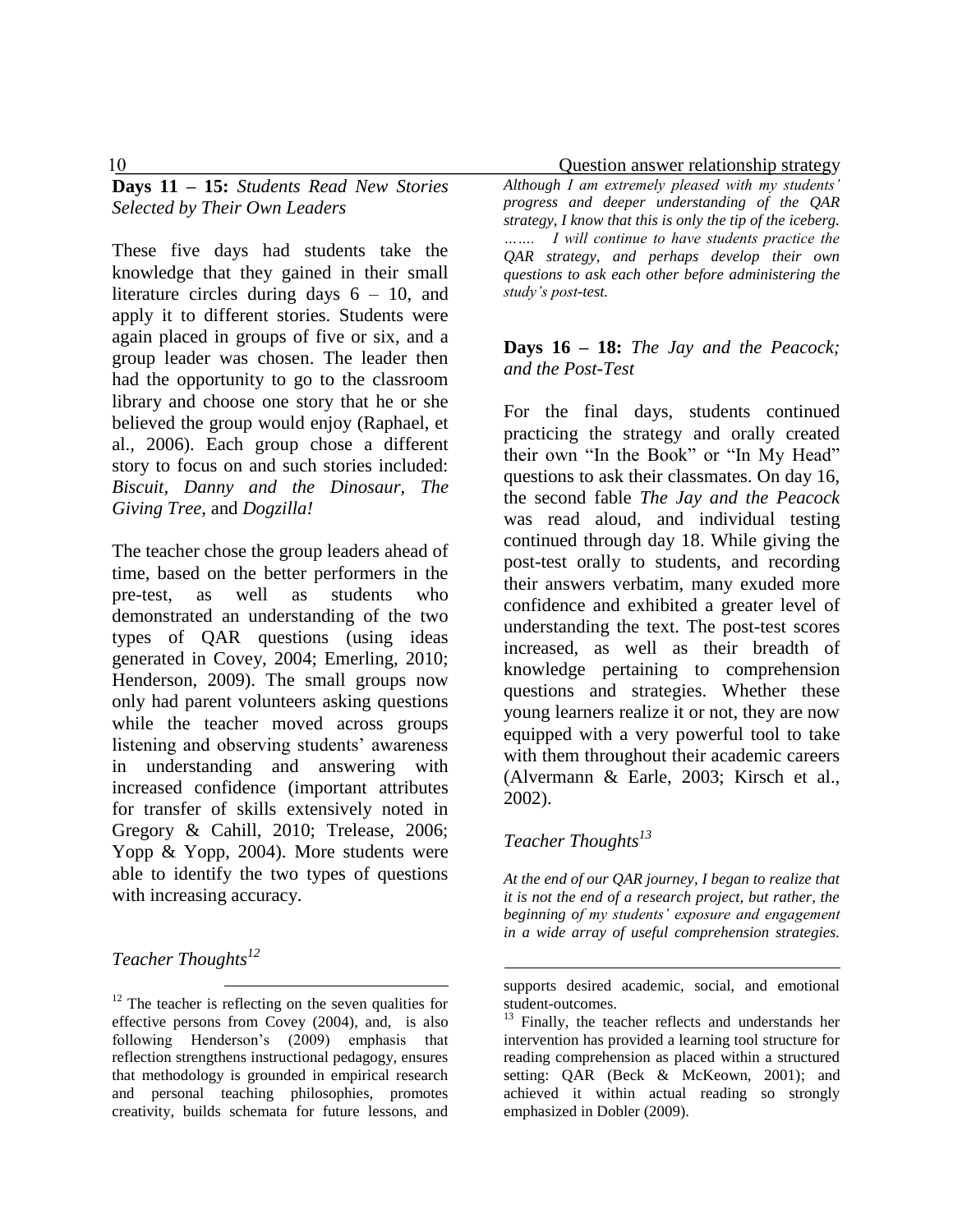*This is one small stepping stone in the path of reading. …. In the future, I hope to have students … understand how strategies work together, … that there can be multiple strategies … appropriate at different times in their reading, and realize that they need to develop … … applying strategies to*

#### **Results**

Twenty out of twenty-three students scored considerably higher on the post-test than they did on the pre-test. The three students who did not score higher had scores that remained the same on both tests. The class's average score for the pre-test was 9.15, and climbed post-test to 11.02 (on a 13 point scale). This shows a 14.39% improvement, but more significant is that the class reaches 84.77% accuracy in scores with the intervention. Reading comprehension has benefited from the QAR strategy. What is noteworthy is that the mode score for the pre-test was 9.5, around the 9.15 average score. The mode score for the post-test was 13, a perfect score. Seven out of twentythree students scored a perfect 13 on the post-test. This is reflected in the range moving from 5.50-12.50 to 8.00-13.00. While the lowest score in the pre-test is 5.50 (42.31% of total points), the post-test low of 8.00 is 61.54% of total points: a 19.23% improvement.

| <b>Pre and Post-Total Scores and Difference</b><br>of Scores (Post-Pre) |                  |                   |                                              |  |  |  |
|-------------------------------------------------------------------------|------------------|-------------------|----------------------------------------------|--|--|--|
| <b>Results</b> $(n = 23)$                                               | Pre-<br>Test     | Post-<br>Test     | <b>Difference</b><br>of Scores<br>(Post-Pre) |  |  |  |
| Average ( $Max =$<br>13 points)                                         | 9.15<br>points   | 11.02<br>points   | 1.87 points                                  |  |  |  |
| Average $(\%)$                                                          | 70.38%           | 84.77%            | 14.39%                                       |  |  |  |
| <b>Range of Scores</b>                                                  | $5.50-$<br>12.50 | $8.00 -$<br>13.00 |                                              |  |  |  |

A deeper understanding of performance improvement is possible when analyzing separately the "In the Book" and "In my Head" scores. The "In the Book" post average at a 74.67% level of achievement is surprisingly low when compared to a 93.43% achievement level for "In my Head" responses (see below). Very early in the intervention, the teacher saw confusion and difficulty in students grasping "In my Head" queries; even reflecting to spend more time in this category. The scores reveal that students were already aware of responses appropriate to this category. The pre-test level of 78.86% achievement is superior to the 60.51% achievement level for pre-"In the Book" questions. Perhaps spending an equal amount of teaching and practice time would have shown a relatively equal balance of achievement in both categories. It is likely the teacher predicted that cognitive skills (as required for "In the Head" responses) would be more difficult to grasp. Overall, the levels reached in both categories show a successful transfer of QAR in reading comprehension for these 23 young learners.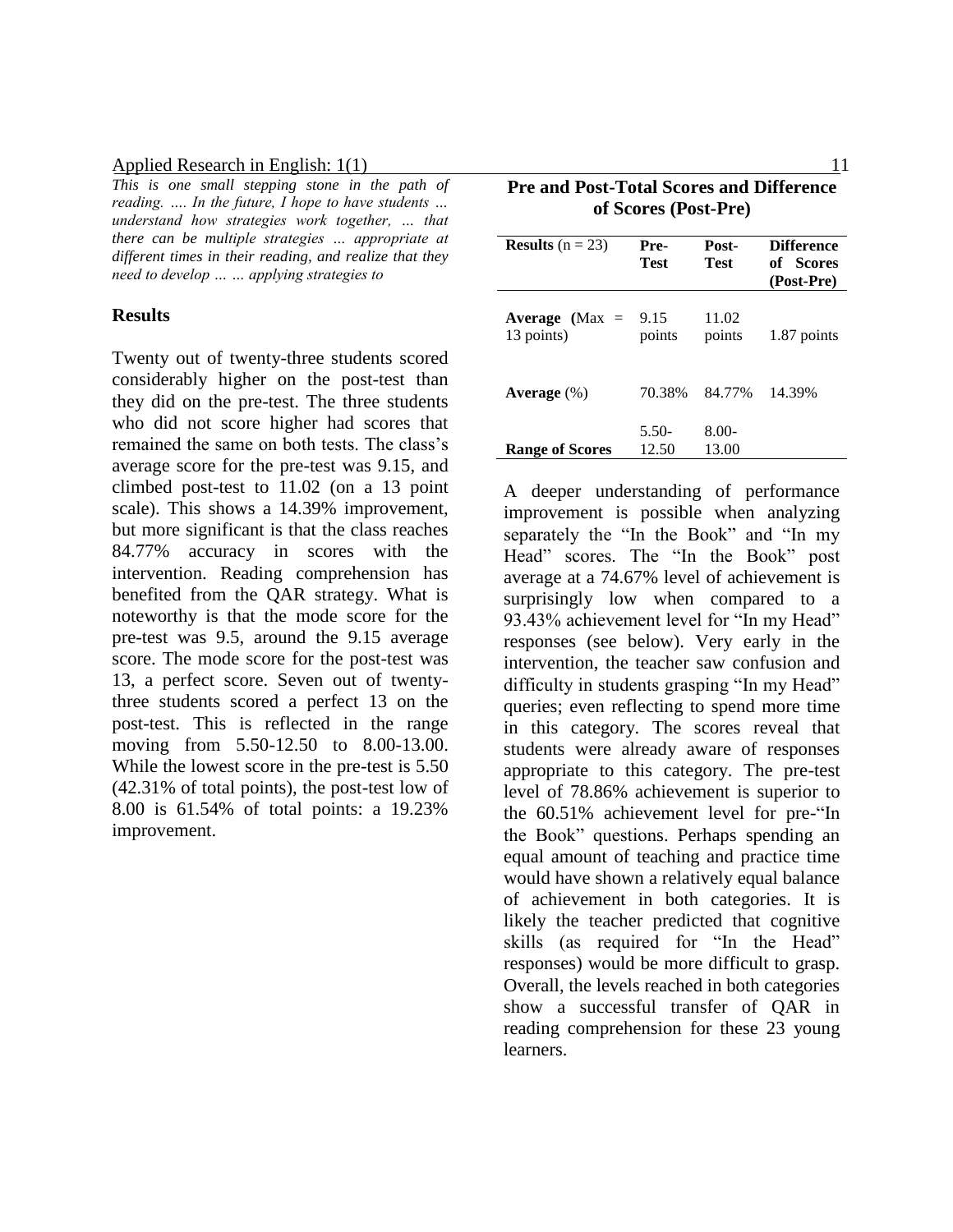| (Post-Pre)                |                                                    |                       |                                              |                       |                       |                                              |
|---------------------------|----------------------------------------------------|-----------------------|----------------------------------------------|-----------------------|-----------------------|----------------------------------------------|
| <b>Results</b> $(n = 23)$ | "In the Book" Scores<br>$(Max = 6 \text{ points})$ |                       | "In my Head" Scores<br>$(Max = 7 points)$    |                       |                       |                                              |
|                           | <b>Pre-Test</b>                                    | <b>Post-Test</b>      | <b>Difference</b><br>оf<br>Scores (Post-Pre) | <b>Pre-Test</b>       | <b>Post-Test</b>      | <b>Difference</b><br>of<br>Scores (Post-Pre) |
| Average<br>Average $(\%)$ | 3.63 points<br>60.51%                              | 4.48 points<br>74.67% | $0.85$ points<br>14.16%                      | 5.52 points<br>78.86% | 6.54 points<br>93.43% | 1.02 points<br>14.57%                        |
| <b>Range of Scores</b>    | $2.00 - 5.50$                                      | $2.00 - 6.00$         |                                              | $3.00 - 7.00$         | 5.00-7.00             |                                              |

**Pre and Post-"In the Book" and "In my Head" Scores and Difference of Scores** 

Finally, individual scores for each student are shown in Table 1 (Appendix). This provides a deeper growth-description for each student's individual progress. Some students grow through the intervention while many stay at a high achievement level as seen with seven perfect scores and an average of 11.02 in the post-test.

#### *Verbatim Responses (Tables 2 and 3- Appendix)*

Six verbatim answers from six different students (the three in the pre-test are different from the three in the post-test) are presented after rating scores as low, middle and high; with Table 2 covering responses to "In the Book" and Table 3 showing responses to "In My Head" questions. Both pre- and post-test responses are shown beside each other to view changes in reading comprehension experienced by the young learners. The journals document an increase in word-count, and exhibit a high performance level for responding to these questions.

#### **Teacher's Scoring of "In the Book" Verbatim Responses**

| Group<br>Level | The<br><b>Pre-test:</b><br>Tortoise<br>and<br>the Hare | <b>Total</b><br>Words | <b>Post-test:</b><br>The<br>Jay<br>the<br>and<br><b>Peacocks</b> | Total<br>Words |
|----------------|--------------------------------------------------------|-----------------------|------------------------------------------------------------------|----------------|
| Low            | 3 of 6 correct<br>responses<br>$(50.0\%)$              | 25                    | of<br>3<br>6<br>correct<br>responses<br>$(50.0\%)$               | 59             |
|                | Middle 4 of 6 correct<br>responses<br>$(66.7\%)$       | - 44                  | 5<br>of<br>6<br>correct<br>responses<br>$(83.3\%)$               | 78             |
| High           | 6 of 6 correct<br>responses<br>$(100.0\%)$             | 33                    | of<br>6<br>6<br>correct<br>responses<br>$(100.0\%)$              | 44             |

Note: The low, middle and high rated responses are from six different students picked randomly based on scores.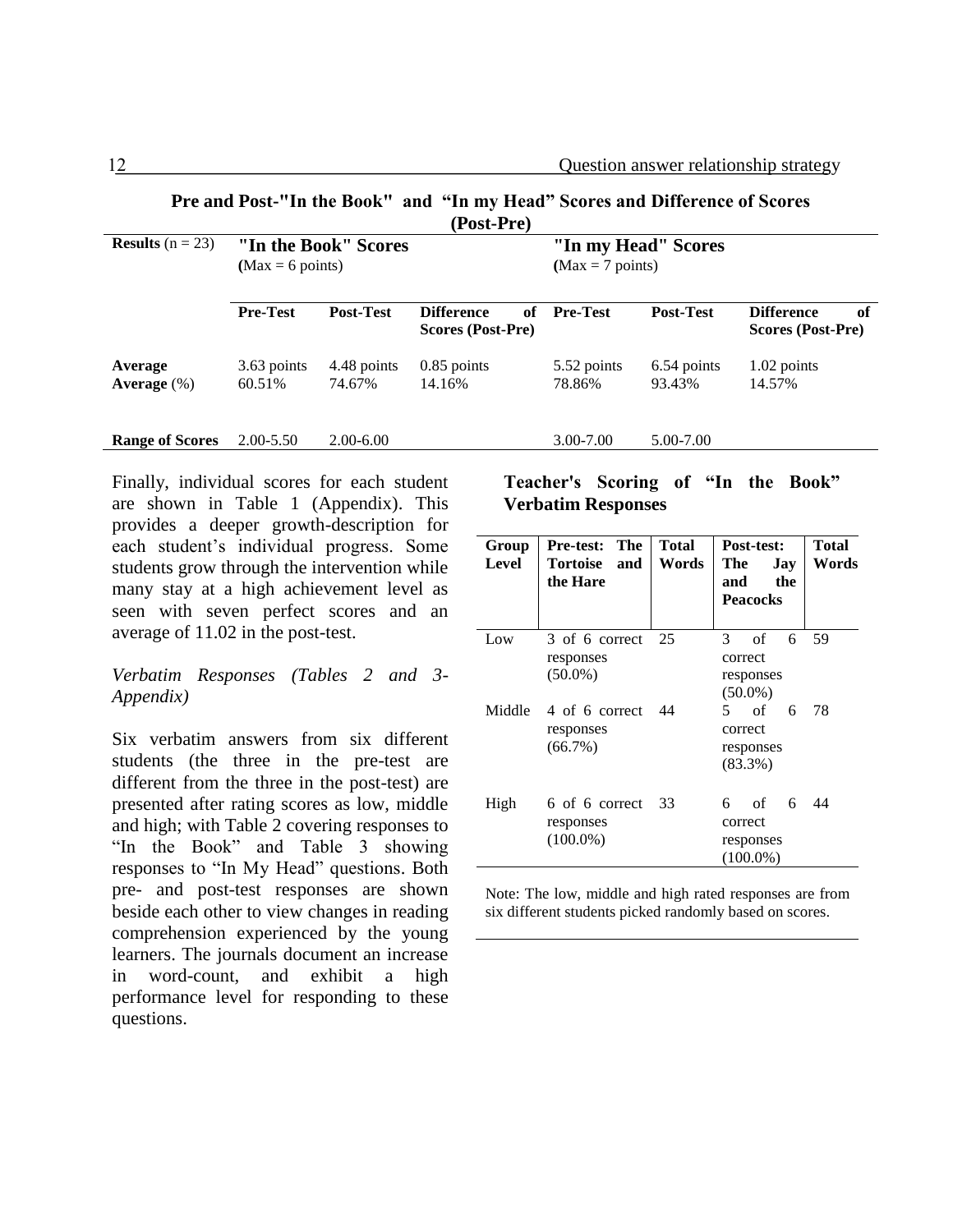All three examples show an increase of word usage in answers. The low student in the pre-test with 25 total words has another student jumping to 59 total words in the post-test answers; even though both score at the same 50% level. Similar large increases are seen at the medium (post-test use of 78 words to a pre-test usage of 44 words, and a smaller increase for the high students. Another sign of increased confidence and eagerness is the large quantity of words used by weaker students. In both tests, the high students scored a perfect 100%; with a smaller count of words. Weaker students seem to believe lots of words will somehow arrive at the answer the teacher is scoring. Similar outcomes exist in the "In my Head" responses shown below, although this time the high student with a 100% score uses 96 words in the post-test as compared to only 38 (a 153% increase) in the pre-test with a 93% correct response level. That is definitely a change from the "In the Book" high-student response. While the middle student in both pre- (78 words used) and post-test (116 words used) follows the "In the Book" trend of using lots of words hoping to score well. Using more total words in the post-tests for both categories of questions shows an overall increase in confidence in comprehending the texts.

**Teacher's Scoring of "In my Head" Verbatim Responses**

| Group<br><b>Level</b> | <b>Pre-test:</b><br>The<br><b>Tortoise</b><br>and the<br>Hare | <b>Total</b><br>Words | Post-test:<br>The Jay<br>and the<br><b>Peacocks</b>             | <b>Total</b><br>Words |
|-----------------------|---------------------------------------------------------------|-----------------------|-----------------------------------------------------------------|-----------------------|
| Low                   | 2.5 of 7.44<br>correct                                        |                       | 5.5 of 7 78<br>correct                                          |                       |
| Middle                | responses<br>(35.7%)<br>4.5 of 7 78<br>correct<br>responses   |                       | responses<br>$(78.6\%)$<br>5.5 of 7 116<br>correct<br>responses |                       |

|      | $(64.3\%)$  | $(78.6\%)$  |
|------|-------------|-------------|
| High | 6.5 of 7 38 | 7 of 7 96   |
|      | correct     | correct     |
|      | responses   | responses   |
|      | $(92.9\%)$  | $(100.0\%)$ |
|      |             |             |

Note: The low, middle and high rated responses are from six different students picked randomly based on scores.

#### **Discussion**

This Action Research project allowed the teacher an opportunity to explore and implement a new instructional strategy in the classroom. Success depended on knowledge of the strategy, guidance from a professional educator, social peercollaborative sessions in research design, and, an intervention subject to reflective revisions and adaptations to meet classroom challenges faced by students experiencing a new learning tool. At the end of the four weeks, after careful planning and execution of explicit lessons, students felt at ease when completing the post-test, and they actually exhibited an air of confidence and pride. The intervention benefit showed an overall 14.39 % increase in comprehensions skills.

Not only were students more capable and successful in comprehending and responding to text, but the teacher gained insight into a new skill and teaching method. It would be greatly beneficial to teach QAR throughout the school year to all three Kindergarten classes at the elementary school. QAR learning would allow ongoing assessment of students on a regular basis to monitor their strengths and needs in reading comprehension. Although the study was carried out systematically with a clear and organized goal, there may arise one limitation that can occur with kindergarten learners. Due to the teacher's excitement and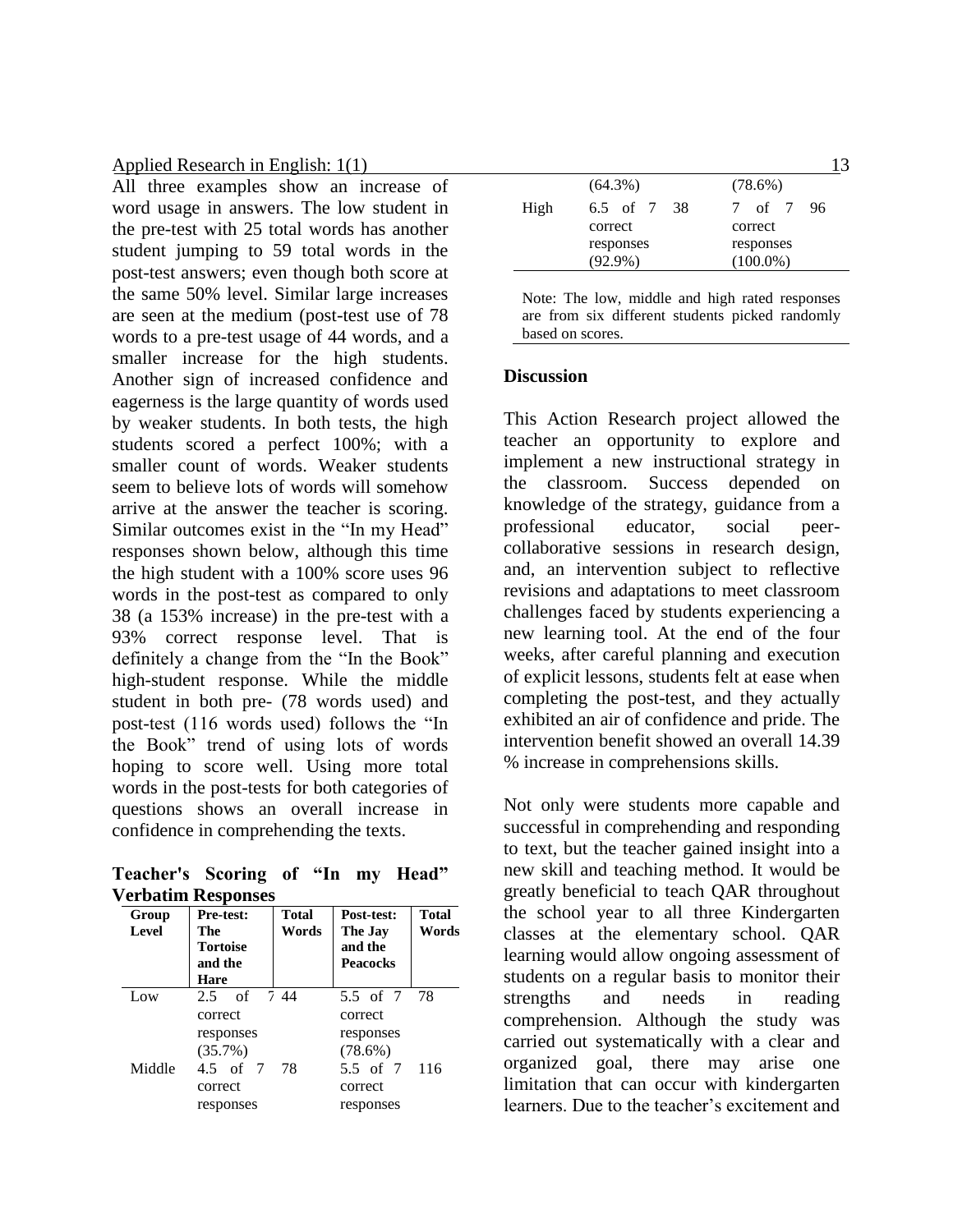14 Question answer relationship strategy

In P. D. Pearson (Ed.), *Handbook of reading research* (255-292). New York: Longman.

- Alvermann, D. & Earle, J. (2003). Comprehension Instruction. In A. P. Sweet & C. Snow (Eds.), *Rethinking reading comprehension* (12-30). New York: Guilford.
- Beck, I. L. & McKeown, M. G. (2001). Text talk: Capturing the benefits of read-aloud experiences for young children. *The Reading Teacher*, *55(*1), 10-20.
- Brown, A. L., Campione, J. C. & Day, J. D. (1981). Learning to learn: On training students to learn from texts. *Educational Researcher*, *10*, 14-21.
- Canning, C. (1991). What teachers say about reflection? *Educational Leadership, 48*(6), 18-21.
- Covey, S. R. (2004). *The 7 Habits of Highly Effective People Powerful Lessons in Personal Change,* (Revised Edition), New York, NY: Free Press.
- Danielson, C. (2006). *Teacher Leadership That Strengthens Professional Practice*. VA: Association for Supervision and Curriculum development.
- Dewey, J. (1993). *How We Think*. NY: Dover.
- Dick, B. (2007). Action research as an enhancement of natural problem solving. *International Journal of Action Research. 3*(1+2), 149-167.
- Dickinson, D. K. & Tabors, P. O. (2001) *Beginning literacy with language*. Baltimore, MD: Brookes.
- Dobler, E. (2009). Teachers as readers: How does my use of comprehension strategies influence my teaching reading? *Journal of Reading Education*, *34*(4), 10-18.

enthusiasm for the QAR strategy and implementing an intervention for the first time, the presence of teacher-intimidation (as perceived by 5 and 6 year olds) may have been present<sup>14</sup>. This may also have steered students towards learning to the post-test where scores increase. Still, the high total achievement levels are a benefit of the intervention project.

### **Final Thoughts**

As a five year veteran, this teacher exhibited the incentive to grow and lead within the school, an intervention with proven strategies using internal as well as external resources. One-on-teaching and numerous practice-sessions were made possible with the presence and support from parents. This freed the teacher to observe large segments of the intervention and also mentor parents in comprehension skills. Teacher observations and reflective diaries coupled with peer interaction on research design, enrolment in a MA capstone course and mentorship with a professional educator also helped in facing and overcoming challenges any teacher may encounter when attempting action research intervention. The study's improved reading comprehension is a positive incentive to continue interventions of QAR within the reading curriculum as early as kindergarten.

### **References**

Anderson, R. C. & Pearson, P. D. (1984). A schema-theoretic view of basic processes in reading comprehension.

<sup>&</sup>lt;sup>14</sup> A guarded admission expressed in the teacher's journal writings when attempting to record, assimilate, and self-evaluate the completed action project (in post-intervention reflections).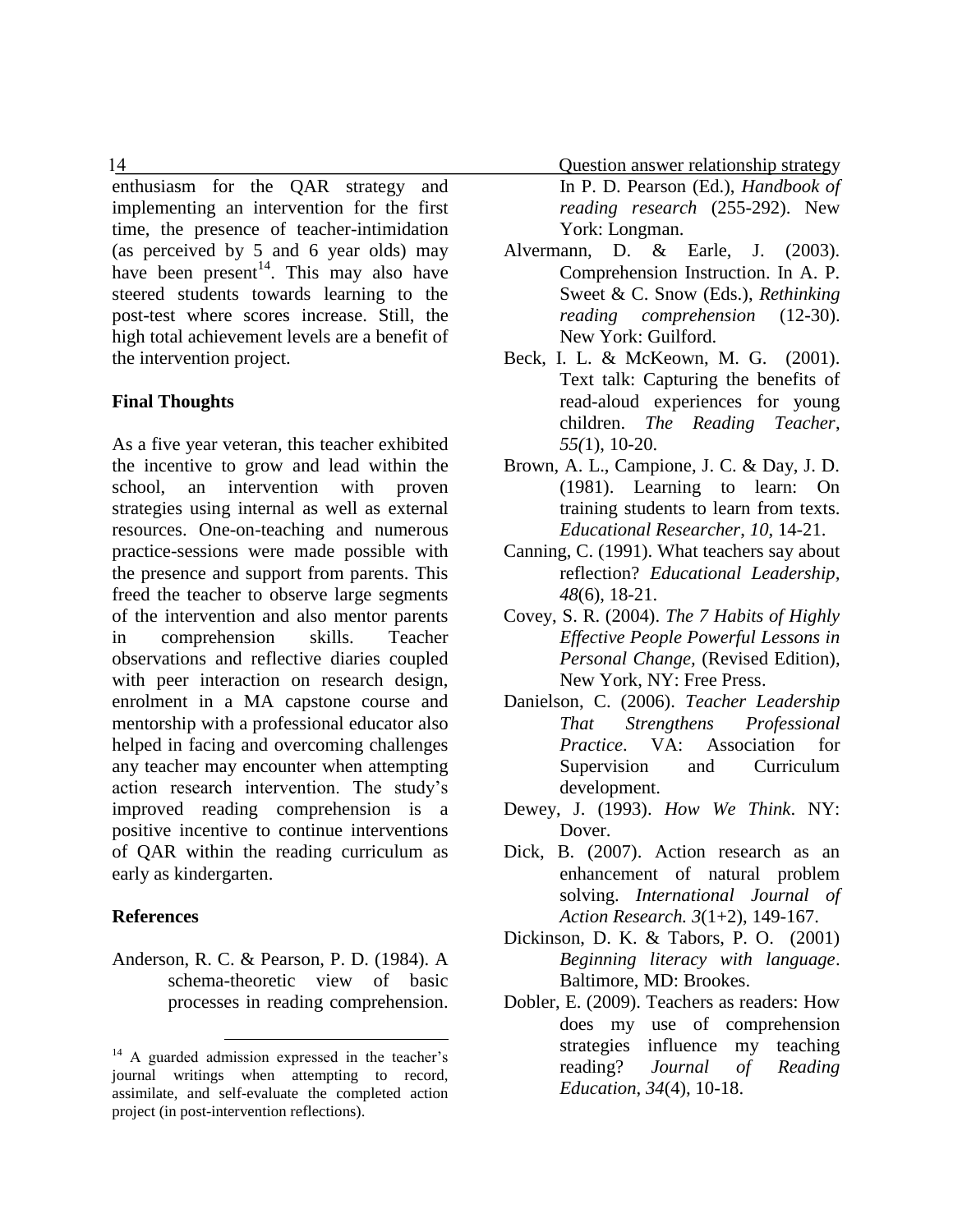- Ermeling, B. A. (2010). Tracing the effects of teacher inquiry on classroom practice. *Teaching and Teacher Education*. *26*(2010), 377-388.
- Fullan, M. (1994). Teacher leadership: A failure to conceptualize. In D. R. Walling (Ed.), *Teachers as Leaders: Perspectives on the Professional Development of Teachers* (241-253). Bloomington, IN: Phi Delta Kappa.
- Furtado, L. (2010). A read-aloud-cross-age service learning partnership using multicultural stories. *The Reading Matrix*: *An International Online Journal, 8*(2), 96-110.
- Gregory, A. E. & Cahill, M. A. (2010). Kindergartners can do it, too! Comprehensive strategies for early readers. *The Reading Teacher*, *63*(6) 515-520.
- Guthrie, J. T., Wigfield, A., Barbosa, P., Perencevich, K. C., Taboada, A., Davis, M. H., Scafiddi, N. T. & Tonks, S. (2004). Increasing reading comprehension and engagement through Concept-Oriented Reading Instruction. *Journal of Educational Psychology, 96*, 403–423.
- Guthrie, J. T., Wigfield, A. & Perencevich, K. C. (Eds.) (2004). *Motivating Reading Comprehension: Conceptoriented reading instruction*. Mahwah, NJ: Erlbaum.
- Headsprout Early Reading. (2010). www.headsprout.com.
- Henderson, C. (2009). *Improving Schools Through Action Research: A Comprehensive Guide for Educators.* NJ: Pearson Education, Inc.
- Killion, J. P., & Todnem, G.R. (1991). A process for personal theory building.

*Educational Leadership, 48*(6), 14- 16.

- Kirsch, I., de Jong, J., LaFontaine, D., McQueen, J., Mendelovits, J. & Monseur, C. (2002). *Reading for change: Performance and engagement across countries*. Paris: Organization for Economic Cooperation and Development.
- Lieberman, A. & Miller, L. (2005). Teachers as leaders. *The Educational Forum 69*(Winter), 151-162.
- National Institute of Child Health and Human Development. (2000). *Report of the National Reading Panel. Teaching children to read: an evidence-based assessment of the scientific research literature on reading and its implications for reading instruction: Reports of the subgroups* (NIH Publication No. 00- 4754). Washington, DC: U.S. Government Printing Office.
- O'Sullivan, S. (2004) Books to live by: Using children literature for character education. *The Reading Teacher*, *57*(7), 640-45.
- Raphael, T., Highfield, K. & Au, K. (2006). *Question answer relationships now.* New York, NY: Scholastic.
- Schank, R. C. & Abelson, R. P. (1977). *Scripts, plans, goals and understanding: an inquiry into human knowledge structures*. Mahwah, NJ: Erlbaum.
- Schoen, S. (2007). Action research: A developmental model of professional socialization. *The Clearing House, 80*(5), 211-216.
- Schon, D. A. (1987). *Educating the Reflective Practitioner*. San Francisco: Jossey-Bass.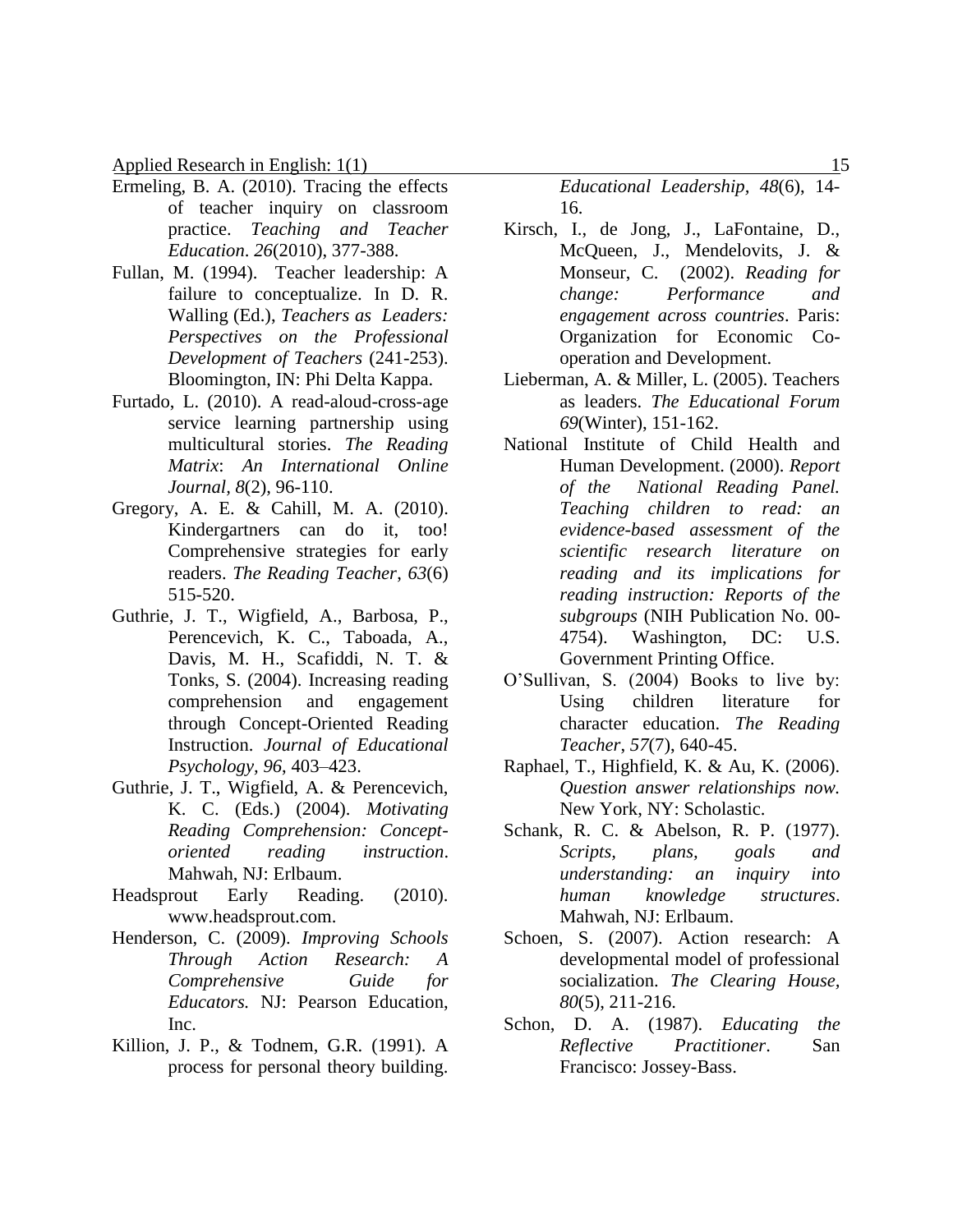- Smylie, M. A. (1996). New Perspectives in Leadership. *The Elementary School Journal 96*(1) 3-7.
- Sporer, N., Brunstein, J. C., & Kieschke, U. (2009). Improving students' reading comprehension skills: Effects of strategy instruction and reciprocal teaching. *Learning and Instruction, 19*(3), 272-286.
- Taylor, B. M., Pearson, P. D., Petersen, D. P. & Rodriguez, M. C. (2005). The CIERA school change framework: An evidence-based approach to professional development and school reading improvement. *Reading Research Quarterly*, *40*(1), 40-69.
- Taylor, B. M. (2008). What does excellent reading instruction look like in elementary classrooms? *Minnesota Center for Reading Research, April, 1-9.*
- Trelease, J. (2006). *The read aloud handbook*. (Revised Fifth Edition). New York, NY: Penguin.
- Vygotsky, L. S. (1986). *Thought and language* (A. Kozulin, Trans.). Cambridge, MA: MIT Press.
- Wellington, B. (1991). The promise of reflective practice. *Educational Leadership, 48*(6), 4-5.
- Yopp, R. H. & Yopp, H. K. (2004). Preview-predict-confirm: Thinking about language and content informational text. *The Reading Teacher*, *58*, 79-83.
- York-Barr, J. & Duke, K. (2004). What do we know about teacher leadership? Findings from two decades of scholarship. *Review of Educational Research*. *74*(3), 255-316.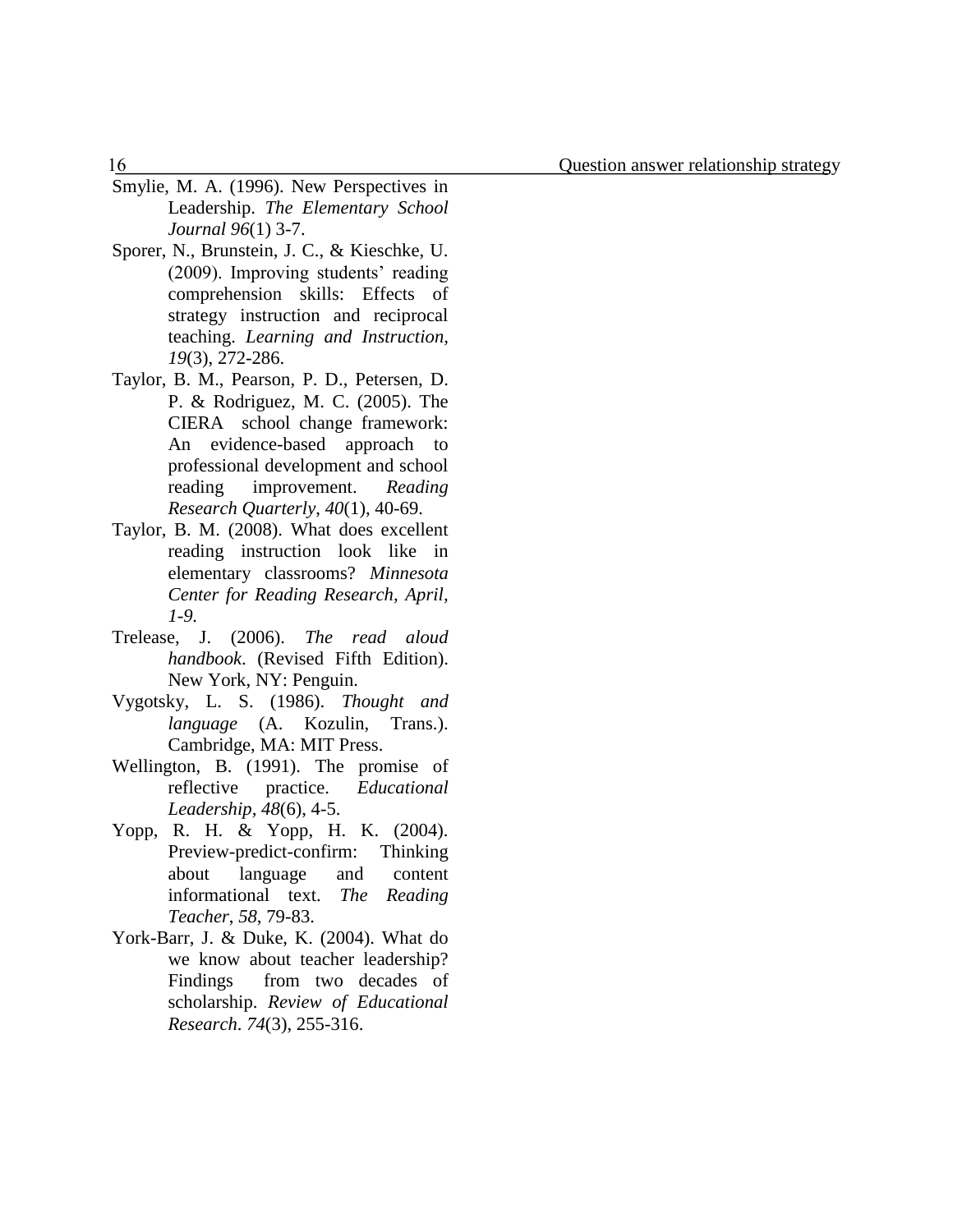# **APPENDIX**

|                  | <b>Pre-Test Scores</b> |                          |              |                  | <b>Post-Test Scores</b> |              |  |
|------------------|------------------------|--------------------------|--------------|------------------|-------------------------|--------------|--|
| Max Points       | 6 points               | 7 points                 | 13 points    | 6 points         | 7 points                | 13 points    |  |
| <b>Student</b>   | "In the                | "In my                   | <b>Total</b> | "In the          | "In my                  | <b>Total</b> |  |
|                  | Book"                  | Head"                    |              | Book"            | Head"                   |              |  |
| $\mathbf{1}$     | 3.5                    | 6.5                      | $10\,$       | 5                | 6.5                     | 11.5         |  |
| $\frac{2}{3}$    | $\overline{c}$         | 3.5                      | 5.5          | $\sqrt{6}$       | $\boldsymbol{7}$        | 13           |  |
|                  | 5.5                    | 3                        | 8.5          | 6                | $\overline{7}$          | 13           |  |
| $\overline{4}$   | 4.5                    | 6.5                      | 11           | 6                | $\overline{7}$          | 13           |  |
| 5                | $\overline{c}$         | 5.5                      | 7.5          | 3.5              | $\overline{7}$          | 10.5         |  |
| $\sqrt{6}$       | 5.5                    | $\overline{\mathcal{L}}$ | 9.5          | 4.5              | 6.5                     | 11           |  |
| $\boldsymbol{7}$ | $\overline{4}$         | 5.5                      | 9.5          | 5                | 5.5                     | 10.5         |  |
| $\,8\,$          | 3                      | 5.5                      | 8.5          | 3                | 7                       | 10           |  |
| 9                | $\overline{2}$         | $\sqrt{6}$               | 8            | 6                | $\overline{7}$          | 13           |  |
| 10               | $\overline{c}$         | $\boldsymbol{7}$         | 9            | 3.5              | $\sqrt{6}$              | 9.5          |  |
| 11               | $\overline{4}$         | $\overline{7}$           | 11           | 6                | $\boldsymbol{7}$        | 13           |  |
| 12               | 3.5                    | 5.5                      | 9            | $\boldsymbol{6}$ | $\overline{7}$          | 13           |  |
| 13               | $\mathfrak{Z}$         | 5.5                      | 8.5          | 3                | 5.5                     | 8.5          |  |
| 14               | $\overline{2}$         | 3.5                      | 5.5          | $\overline{c}$   | 6                       | 8            |  |
| 15               | $\overline{2}$         | 5.5                      | 7.5          | 3.5              | 6                       | 9.5          |  |
| 16               | 2.5                    | 5.5                      | 8            | 3.5              | $\tau$                  | 10.5         |  |
| 17               | 5.5                    | $\overline{7}$           | 12.5         | 2.5              | $\boldsymbol{7}$        | 9.5          |  |
| 18               | 3                      | 6.5                      | 9.5          | $\overline{4}$   | 5                       | 9            |  |
| 19               | 5.5                    | 6.5                      | 12           | 5.5              | 6.5                     | 12           |  |
| 20               | $\overline{4}$         | 5.5                      | 9.5          | $\sqrt{6}$       | $\overline{7}$          | 13           |  |
| 21               | $\overline{4}$         | 6                        | 10           | 5                | 6.5                     | 11.5         |  |
| 22               | 5                      | 4.5                      | 9.5          | $2.5\,$          | $6.5\,$                 | 9            |  |
| 23               | 5.5                    | 5.5                      | 11           | 5                | $\tau$                  | 12           |  |
| Average          | 3.63                   | 5.52                     | 9.15         | 4.48             | 6.54                    | 11.02        |  |
| Average %        | 60.51                  | 78.86                    | 70.38        | 74.67            | 93.43                   | 84.77        |  |
| Mode             | $\overline{2}$         | 5.5                      | 9.5          | 6                | $\boldsymbol{7}$        | 13           |  |
| Range            | $2 - 5.5$              | $3 - 7$                  | $5.5 - 12.5$ | $2 - 6$          | $5 - 7$                 | $8 - 13$     |  |

### **Table 1: Number of Correct Responses for the QAR Intervention**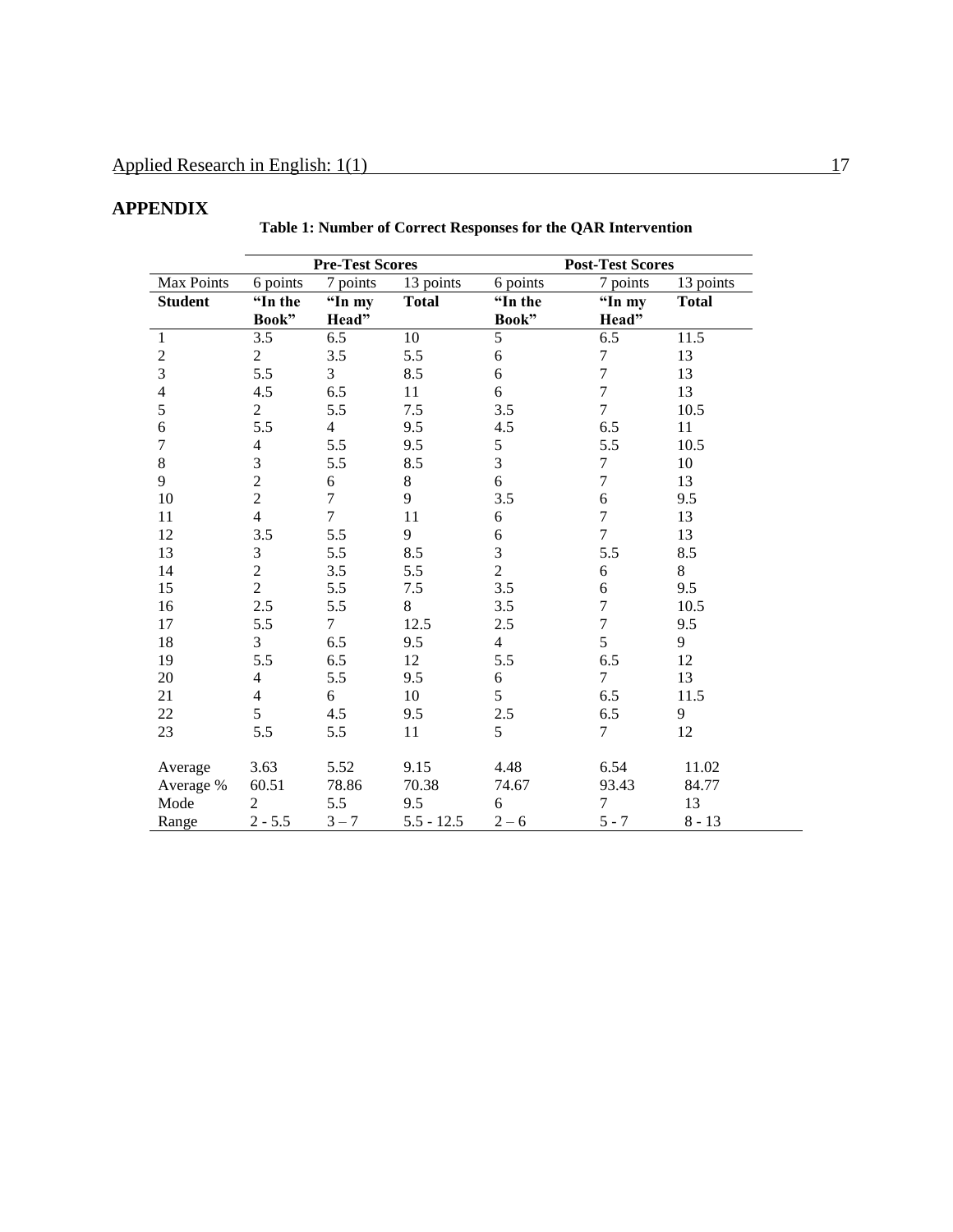| Group                                      | Pre-test: The Tortoise and the       | Word             | <b>Post-test : The Jay and the Peacocks</b>                                                          | Word             |  |  |
|--------------------------------------------|--------------------------------------|------------------|------------------------------------------------------------------------------------------------------|------------------|--|--|
| Level                                      | Hare                                 | Count            |                                                                                                      | Count            |  |  |
|                                            |                                      |                  |                                                                                                      |                  |  |  |
|                                            |                                      |                  |                                                                                                      |                  |  |  |
|                                            |                                      |                  | 1. Where does the story take place?                                                                  |                  |  |  |
| Low                                        | In the garden                        | 3                | In a forest.                                                                                         | 3                |  |  |
| Middle                                     | In the forest                        | 3                | It was in a kingdom with peacocks.                                                                   | $\boldsymbol{7}$ |  |  |
| High                                       | In the forest                        | 3                | Outside the castle.                                                                                  | 3                |  |  |
|                                            |                                      |                  |                                                                                                      |                  |  |  |
|                                            |                                      |                  | 2. Who are the characters?                                                                           |                  |  |  |
| Low                                        | The rabbit and the tortoise.         | 5                | All the peacocks and the bird that dresses as one.                                                   | 10               |  |  |
| Middle                                     | A turtle and a rabbit.               | 5                | There were little birdies and I saw the king too.                                                    | 10               |  |  |
| High                                       | Hare, Tortoise, there was a duck     |                  | The prince, the family of birds, and the peacocks.                                                   |                  |  |  |
|                                            | and a squirrel.                      | 9                |                                                                                                      | 9                |  |  |
|                                            |                                      |                  |                                                                                                      |                  |  |  |
|                                            |                                      |                  | 3. Who is your favorite character and why?                                                           |                  |  |  |
| Low                                        | The rabbit because the rabbit        |                  | I like the bird because he was trying to dress up like a                                             |                  |  |  |
|                                            | jumped.                              | 6                | peacock.                                                                                             | 14               |  |  |
| Middle                                     | The tortoise cuz he won the race.    |                  | I liked the little birdies because they were kind of cute                                            |                  |  |  |
|                                            |                                      | 7                | to me.                                                                                               | 13               |  |  |
| High                                       | The tortoise, because he didn't fall |                  | The little bird because he's much nicer than the                                                     |                  |  |  |
|                                            | asleep.                              | 7                | peacocks.                                                                                            | 10               |  |  |
| 4. Which character do you dislike and why? |                                      |                  |                                                                                                      |                  |  |  |
| Low                                        | The tortoise cuz he                  |                  | The peacocks because they were being mean to the                                                     |                  |  |  |
|                                            |                                      | 4                | bird.                                                                                                | 10               |  |  |
| Middle                                     | The rabbit cuz he just sat at home   |                  | The peacocks because they were very mean to the                                                      |                  |  |  |
|                                            | and he didn't win the race.          | 14               | birds.                                                                                               | 10               |  |  |
| High                                       | The hare because he was bragging.    | 6                | The peacocks because they weren't nice to him.                                                       | 8                |  |  |
|                                            |                                      |                  |                                                                                                      |                  |  |  |
|                                            | The tortoise wasn't nice to the      |                  | 5. What is the problem of the story?<br>I don't know.                                                |                  |  |  |
| Low                                        | rabbit.                              | $\tau$           |                                                                                                      |                  |  |  |
| Middle                                     | The rabbit stayed home and he        |                  |                                                                                                      | 3                |  |  |
|                                            | didn't win the race.                 | 10               | One of the birdies wanted to be a peacock because they<br>were so beautiful; that's what he thought. | 18               |  |  |
|                                            |                                      | 3                |                                                                                                      | 9                |  |  |
| High                                       | Hare was bragging.                   |                  | The little bird wanted to be like a peacock.                                                         |                  |  |  |
| 6. How is the problem solved?              |                                      |                  |                                                                                                      |                  |  |  |
| Low                                        | $\cdots$                             |                  | That bird talked to the peacocks because he was not a                                                |                  |  |  |
|                                            |                                      | $\boldsymbol{0}$ | peacock, he was just dressing up as one.                                                             | 19               |  |  |
| Middle                                     | I don't really know that.            |                  | The bird got some of the peacock's feathers but when                                                 |                  |  |  |
|                                            |                                      | 5                | the feathers fell off they noticed he wasn't a peacock.                                              | 20               |  |  |
| High                                       | The tortoise won the race.           | 5                | He appreciates what he has.                                                                          | 5                |  |  |

#### **Table 2: Verbatim Responses to "In the Book" Questions by Three Students**

Note: The low, middle and high rated responses are from six different students picked randomly based on scores.